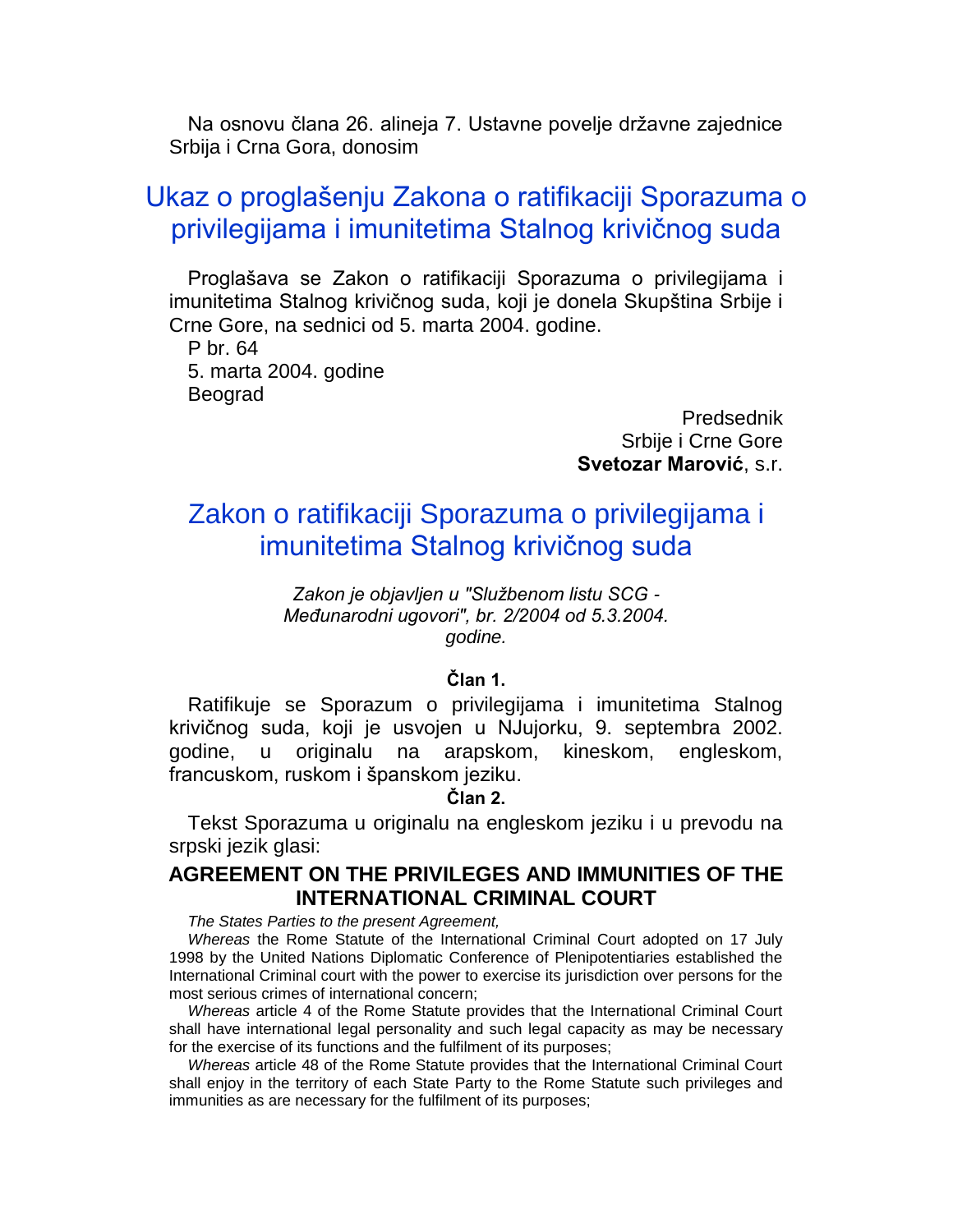*Have agreed* as follows:

### **Article 1**

### **Use of terms**

For the purposes of the present Agreement:

(a) "The Statute" means the Rome Statute of the International Criminal Court adopted on 17 July 1998 by the United Nations Diplomatic Conference of Plenipotentiaries on the Establishment of an International Criminal Court;

(b) "The Court" means the International Criminal Court established by the Statute;

(c) "States Parties" means States Parties to the present Agreement;

(d) "Representatives of States Parties" means all delegates, deputy delegates, advisers, technical experts and secretaries of delegations;

(e) "Assembly" means the Assembly of States Parties to the Statute;

(f) "Judges" means the judges of the Court;

(g) "The Presidency" means the organ composed of the President and the First and Second Vice-Presidents of the Court;

(h) "Prosecutor" means the Prosecutor elected by the Assembly in accordance with article 42, paragraph 4, of the Statute;

(i) "Deputy Prosecutors" means the Deputy Prosecutors elected by the Assembly in accordance with article 42, paragraph 4, of the Statute;

(j) "Registrar" means the Registrar elected by the Court in accordance with article 43, paragraph 4, of the Statute;

(k) "Deputy Registrar" means the Deputy Registrar elected by the Court in accordance with article 43, paragraph 4, of the Statute;

(l) "Counsel" means defence counsel and the legal representatives of victims;

(m) "Secretary-General" means the Secretary-General of the United Nations;

(n) "Representatives of intergovernmental organizations" means the executive heads of intergovernmental organizations, including any official acting on his or her behalf;

(o) "Vienna Convention" means the Vienna Convention on Diplomatic Relations of 18 April 1961;

(p) "Rules of Procedure and Evidence" means the Rules of Procedure and Evidence adopted in accordance with article 51 of the Statute.

#### **Article 2**

### **Legal status and juridical personality of the Court**

The Court shall have international legal personality and shall also have such legal capacity as may be necessary for the exercise of its functions and the fulfilment of its purposes. It shall, in particular, have the capacity to contract, to acquire and to dispose of immovable and movable property and to participate in legal proceedings.

#### **Article 3**

### **General provisions on privileges and immunities of the Court**

The Court shall enjoy in the territory of each State Party such privileges and immunities as are necessary for the fulfilment of its purposes.

**Article 4**

### **Inviolability of the premises of the Court**

The premises of the Court shall be inviolable.

**Article 5**

### **Flag, emblem and markings**

The Court shall be entitled to display its flag, emblem and markings at its premises and on vehicles and other means of transportation used for official purposes.

**Article 6**

### **Immunity of the Court, its property, funds and assets**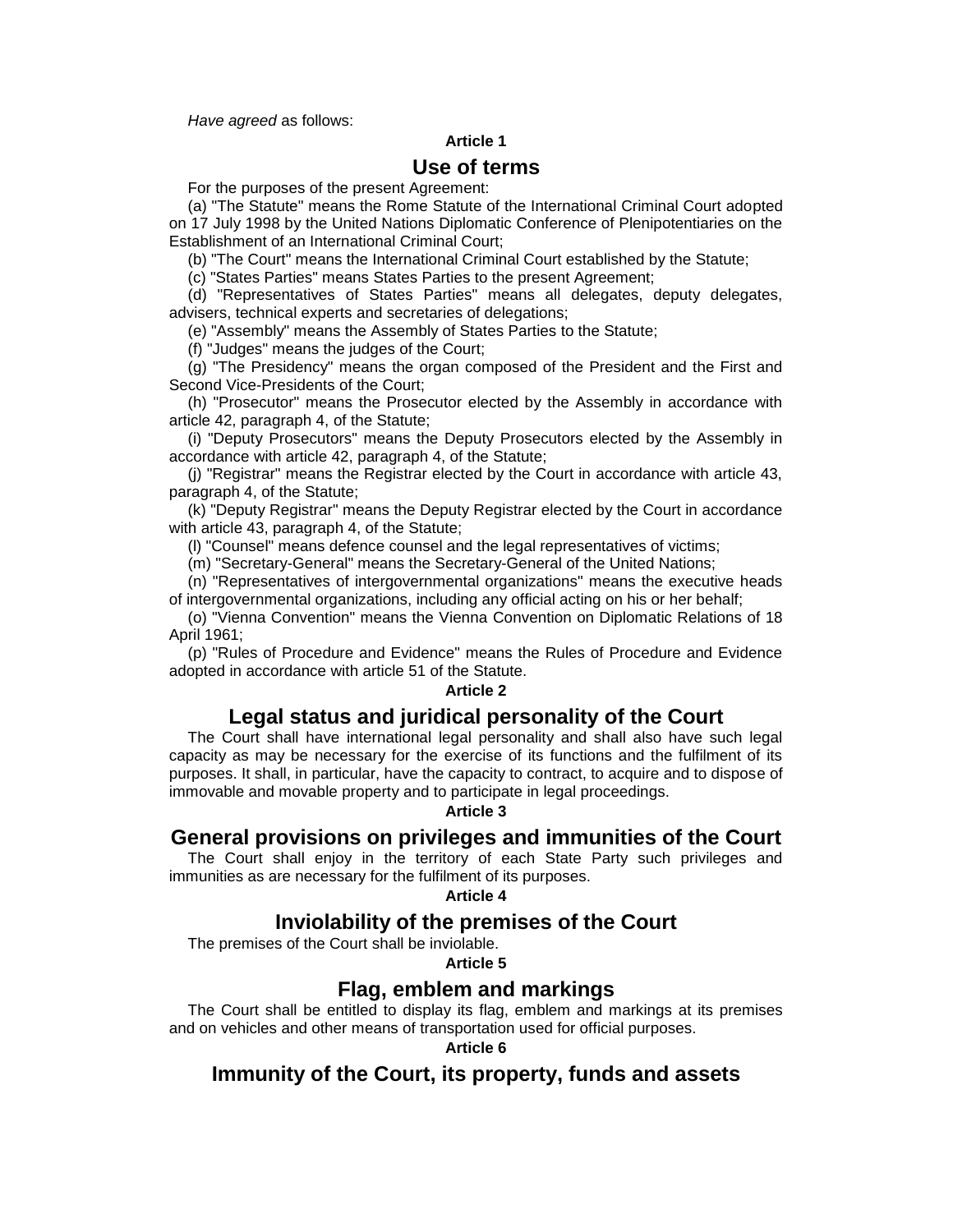1. The Court, and its property, funds and assets, wherever located and by whomsoever held, shall be immune from every form of legal process, except insofar as in any particular case the Court has expressly waived its immunity. It is, however, understood that no waiver of immunity shall extend to any measure of execution.

2. The property, funds and assets of the Court, wherever located and by whomsoever held, shall be immune from search, seizure, requisition, confiscation, expropriation and any other form of interference, whether by executive, administrative, judicial or legislative action.

3. To the extent necessary to carry out the functions of the Court, the property, funds and assets of the Court, wherever located and by whomsoever held, shall be exempt from restrictions, regulations, controls or moratoria of any nature.

#### **Article 7**

### **Inviolability of archives and documents**

The archives of the Court, and all papers and documents in whatever form, and materials being sent to or from the Court, held by the Court or belonging to it, wherever located and by whomsoever held, shall be inviolable. The termination or absence of such inviolability shall not affect protective measures that the Court may order pursuant to the Statute and the Rules of Procedure and Evidence with regard to documents and materials made available to or used by the Court.

#### **Article 8**

# **Exemption from taxes, customs duties and import or export restrictions**

1. The Court, its assets, income and other property and its operations and transactions shall be exempt from all direct taxes, which include, inter alia, income tax, capital tax and corporation tax, as well as direct taxes levied by local and provincial authorities. It is understood, however, that the Court shall not claim exemption from taxes which are, in fact, no more than charges for public utility services provided at a fixed rate according to the amount of services rendered and which can be specifically identified, described and itemized.

2. The Court shall be exempt from all customs duties, import turnover taxes and prohibitions and restrictions on imports and exports in respect of articles imported or exported by the Court for its official use and in respect of its publications.

3. Goods imported or purchased under such an exemption shall not be sold or otherwise disposed of in the territory of a State Party, except under conditions agreed with the competent authorities of that State Party.

#### **Article 9**

### **Reimbursement of duties and/or taxes**

1. The Court shall not, as a general rule, claim exemption form duties and/or taxes which are included in the price of movable and immovable property and taxes paid for services rendered. Nevertheless, when the Court for its official use makes major purchases of property and goods or services on which identifiable duties and/or taxes are charged or are chargeable, States Parties shall make appropriate administrative arrangements for the exemption of such charges or reimbursement of the amount of duty and/or tax paid.

2. Goods purchased under such an exemption or reimbursement shall not be sold or otherwise disposed of, except in accordance with the conditions laid down by the State Party which granted the exemption or reimbursement. No exemption or reimbursement shall be accorded in respect of charge for public utility services provided to the Court.

#### **Article 10**

# **Funds and freedom from currency restrictions**

1. Without being restricted by financial controls, regulations or financial moratoriums of any kind, while carrying out its activites: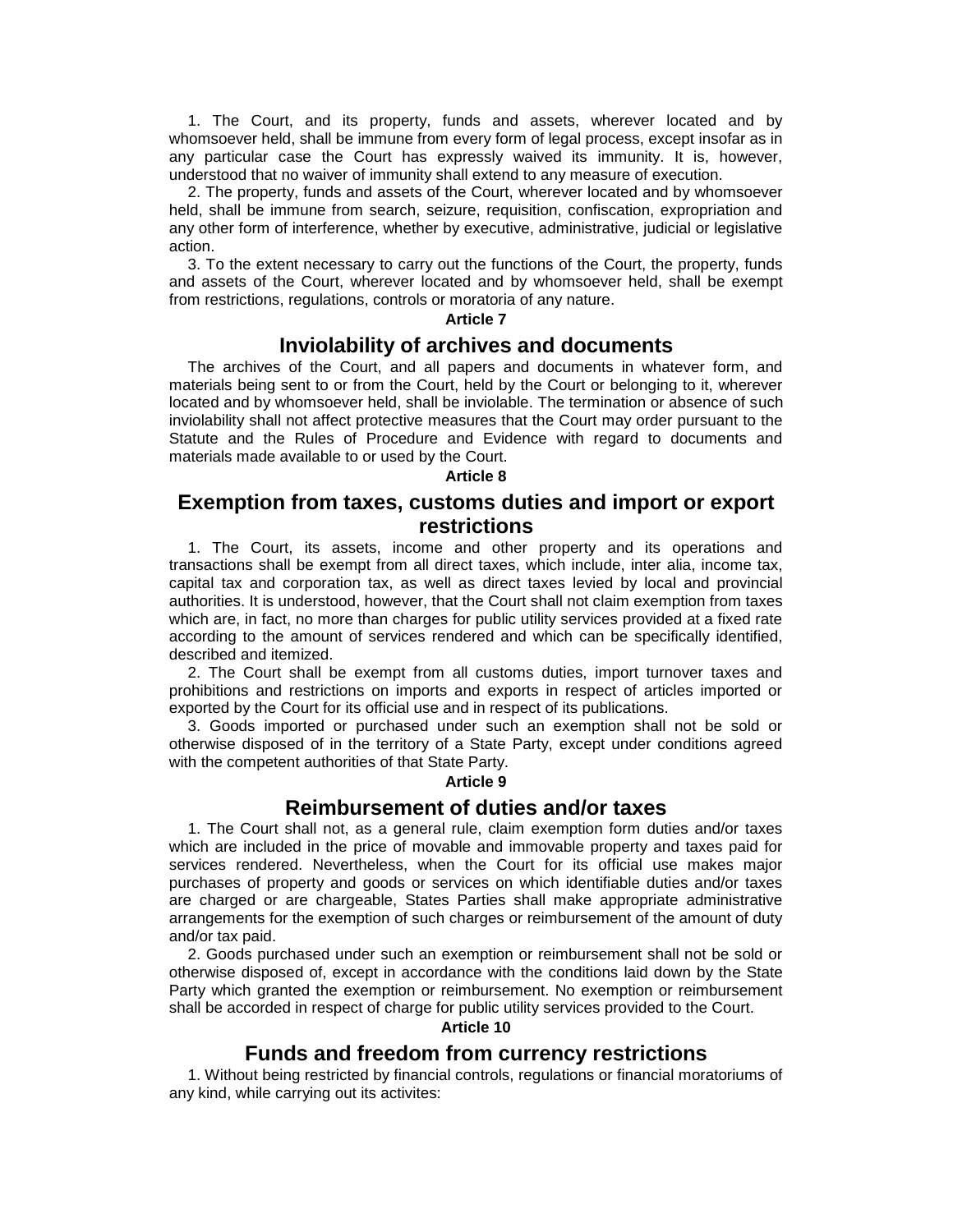(a) The Court may hold funds, currency of any kind or gold and operate accounts in any currency;

(b) The Court shall be free to transfer its funds, gold or its currency from one country to another or within any country and to convert any currency held by it into any other currency;

(c) The Court may receive, hold, negotiate, transfer, convert or otherwise deal with bonds and other financial securities;

(d) The Court shall enjoy treatment not less favourable than that accorded by the State Party concerned to any intergovernmental organization or diplomatic mission in respect of rates of exchange for its financial transactions.

2. In exercising its rights under paragraph 1, the Court shall pay due regard to any representations made by any State Party insofar as it is considered that effect can be given to such representations without detriment to the interests of the Court.

#### **Article 11**

### **Facilities in respect of communications**

1. The Court shall enjoy in the territory of each State Party for the purposes of its official communications and correspondence treatment not less favourable than that accorded by the State Party concerded to any intergovernmental organization or diplomatic mission in the matter of priorities, rates and taxes applicable to mail and the various forms of communication and correspondence.

2. No censorship shall be appried to the official communications or correspondence of the Court.

3. The may use all appropriate means of communication, including electronic means of communication, and shall have the right to use codes or cipher for its official communications and correspondence. The official communications and correspondence of the Court shall be inviolable.

4. The Court shall have the right to dispatch and receive correspondence and other materials or communications by courier or in sealed bags, which shall have the same privileges, immunities and facilities as diplomatic couriers and bags.

5. The Court shall have the right to operate radio and other telecommunication equipment on any frequencies allocated to it by the States Parties in accordance with their national procedures. The States Parties shall endeavour to allocate to the Court, to the extent possible, frequencies for which it has applied.

#### **Article 12**

### **Exercise of the functions of the Court outside its headquarters**

In the event that the Court, pursuant to article 3, paragraph 3, of the Statute, considers it desirable to sit elsewhere than at its headquarters at The Hague in the Netherlands, the Court may conclude with the State concerned an arrengement concerning the provision of the appropriate facilities for the exercise of its functions.

#### **Article 13**

# **Representatives of states participating in the Assembly and its subsidiary organs and representatives of intergovernmental organizations**

1. Representatives of States Parties to the Statute attending meetings of the Assembly and its subsidiary organs, representatives of other States that may be attending meetings of the Assembly and its subsidiary organs as observers in accordance with article 112, paragraph 1, of the Statute, and representatives of States and of intergovernmental organizations invited to meetings of the Assembly and its subsidiary organs shall, while exercising their official functions and during their journey to and from the place of meeting enjoy the following privileges and immunities:

(a) Immunity form personal arrest or detention;

(b) Immunity from legal process of every kind in respect of words spoken or written, and all acts performed by them in their official capacity; such immunity shall continue to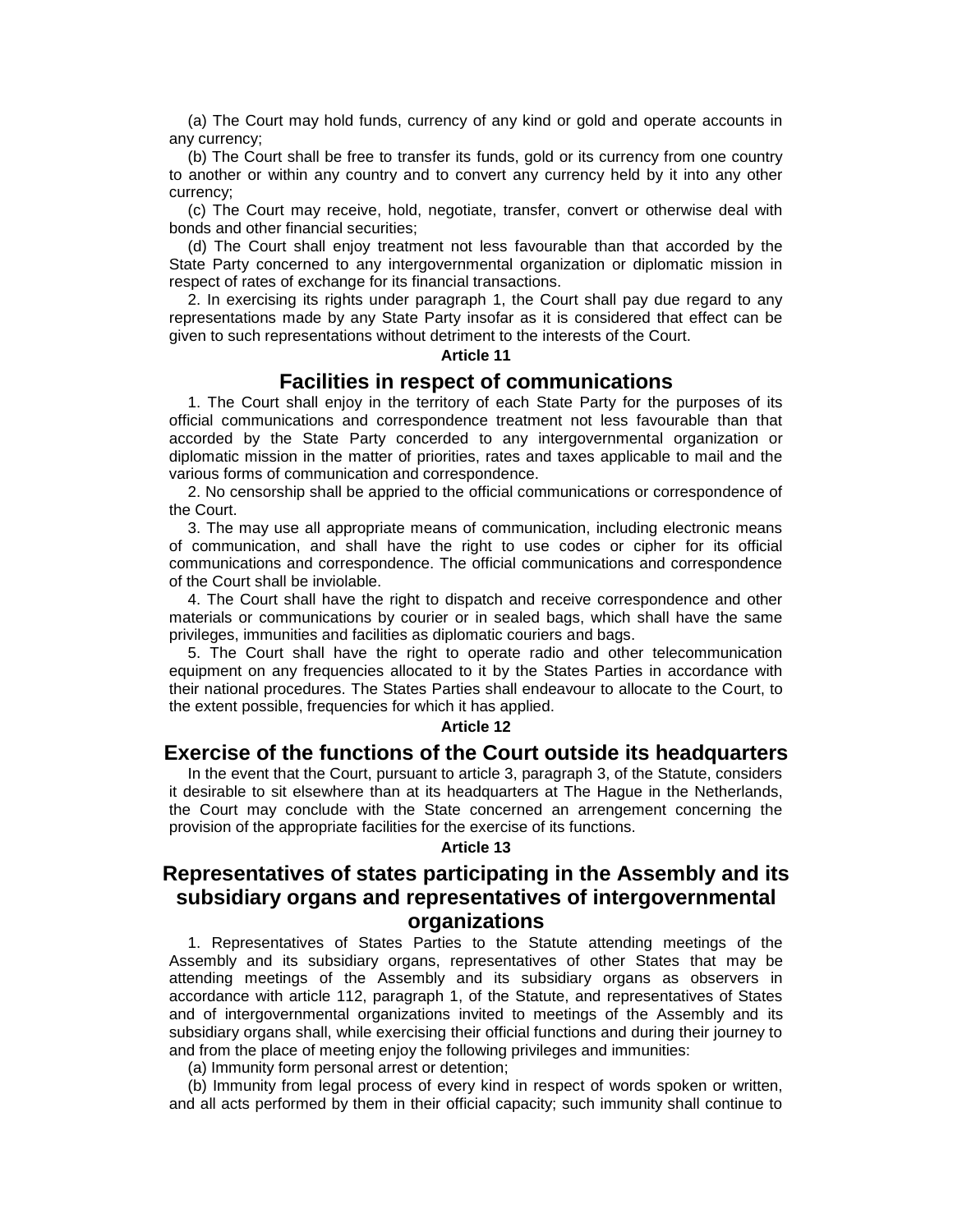be accorded notwithstanding that the persons concerned may have ceased to exercise their functions as representatives;

(c) Inviolability of all papers and documents in whatever form;

(d) The right to use codes or cipher, to receive papers and documents or correspondence by courier or in sealed bags and to receive and send electronic communications;

(e) Exemption from immigration restrictions, alien registration requirements and national service obligations in the State Party they are visiting or through which they are passing in the exercise of their functions;

(f) The same privileges in respect of currency and exchange facilities as are accorded to representatives of foreign Governments on temporary official missions;

(g) The same immunities and facilities in respect of their personal baggage as are accorded to diplomatic envoys under the Vienna Convention;

(h) The same protection and repatriation facilities as are accorded to diplomatic agents in time of international crisis under the Vienna Convention;

(i) Such other privileges, immunities and facilities not inconsistent with the foregoing as diplomatic agents enjoy, except that they shall have no right to claim exemption from customs duties on goods imported (otherwise as part of their personal baggage) or from excise duties or sales taxes.

2. Where the incidence of any form of taxation depends upon residence, periods during which the representatives described in paragraph 1 attending the meetings of the Assembly and its subsidiary organs are present in a State Party for the discharge of their duties shall not be considered as periods of residence.

3. The provisions of paragraphs 1 and 2 of this article are not applicable as between a representative and the authorities of the State Party of which he or she is a national or of the State Party or intergovernmental organization of which he or she is or has been a representative.

#### **Article 14**

# **Representatives of States participating in the proceedings of the Court**

Representatives of States participating in the proceedings of the Court shall, while exercising their official functions, and during their journey to and from the place of the proceedings, enjoy the privileges and immunities referred to in article 13.

#### **Article 15**

#### **Judges, Prosecutor, Deputy Prosecutors and Registrar**

1. The judges, the Prosecutor, the Deputy Prosecutors and the Registrar shall, when engaged on or with respect to the business of the Court, enjoy the same privileges and immunities as are accorded to heads of diplomatic missions and shall after the expiry of their terms of office, continue to be accorded immunity from legal process of every kind in respect of words which had been spoken or written and acts which had been performed by them in their official capacity.

2. The judges, the Prosecutor, the Deputy Prosecutors and the Registrar and members of their families forming part of their households shall be accorded every facility for leaving the country where they may happen to be and for entering and leaving the country where the Court is sitting. On journeys in connection with the exercise of their functions, the judges, the Prosecutor, the Deputy Prosecutors and the Registrar shall in all States Parties through which they may have to pass enjoy all the privileges, immunities and facilities granted by States Parties to diplomatic agents in similar circumstances under the Vienna Convention.

3. If a judge, the Prosecutor, a Deputy Prosecutor or the Registrar, for the purpose of holding himself or herself at the disposal of the Court, resides in any State Party other than that of which he or she is a national or permanent resident, he or she shall, together with family members forming part of his or her household, be accorded diplomatic privileges, immunities and facilities during the period of residence.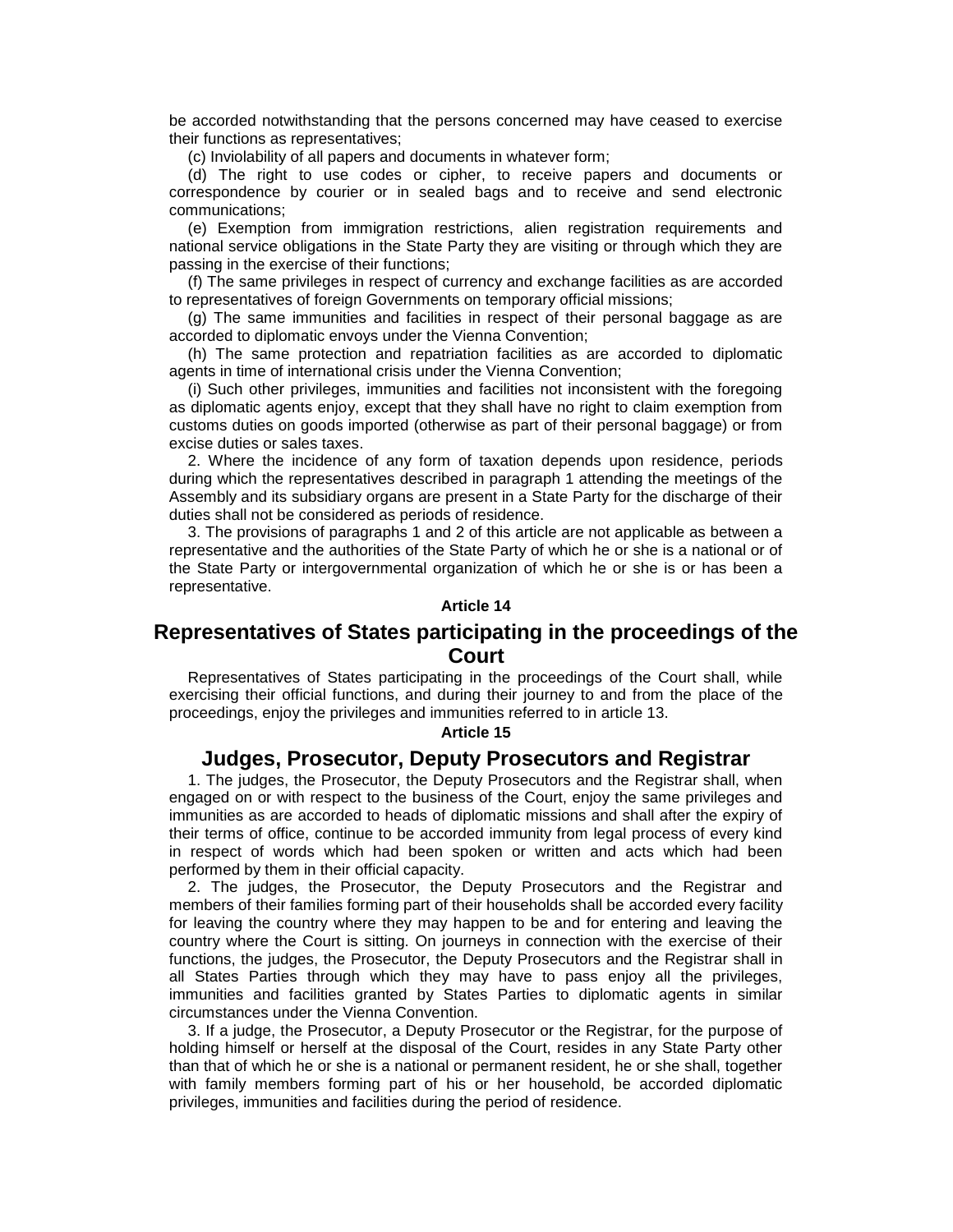4. The judges, the Prosecutor, the Deputy Prosecutors and the Registrar and members of their families forming part of their households shall be accorded the same repatriation facilities in time of international crisis as are accorded to diplomatic agents under the Vienna Convention.

5. Paragraphs 1 to 4 of this article shall apply to judges of the Court even after their term of office has expired if they continue to exercise their functions in accordance with article 36, paragraph 10, of the Statute.

6. The salaries, emoluments and allowances paid to the judges, the Prosecutor, the Deputy Prosecutors and the Registrar by the Court shall be exempt from taxation. Where the incidence of any form of taxation depends upon residence, periods during which the judges, the Prosecutor, the Deputy Prosecutors and the Registrar are present in a State Party for the discharge of their functions shall not be considered as periods of residence for purposes of taxation. States Parties may take these salaries, emoluments and allowances into account for the purpose of assessing the amount of taxes to be applied to income from other sources.

7. States Parties shall not be obliged to exempt from income tax pensions or annuities paid to former judges, Prosecutors and Registrars and their dependants.

### **Article 16**

# **Deputy Registrar, staff of the Office of the Prosecutor and staff of the Registry**

1. The Deputy Registrar, the staff of the Office of the Prosecutor and the staff of the Registry shall enjoy such privileges, immunities and facilities as are necessary for the independent performance of their functions. They shall be accorded:

(a) Immunity from personal arrest or detention and from seizure of their personal baggage;

(b) Immunity from legal process of every kind in respect of words spoken or written and all acts performed by them in their official capacity, which immunity shall continue to be accorded even after termination of their employment with the Court;

(c) Inviolability for all official papers and documents in whatever form and materials;

(d) Exemption from taxation on the salaries, emoluments and allowances paid to them by the Court. States Parties may take these salaries, emoluments and allowances into account for the purpose of assessing the amount of taxes to be applied to income from other sources;

(e) Exemption from national service obligations;

(f) Together with members of their families forming part of their house-hold, exemption from immigration restrictions or alien registration;

(g) Exemption from inspection of personal baggage, unless there are serious grounds for believing that the baggage contains articles the import or export of which is prohibited by the law or controlled by the quarantine regulations of the State Party concerned; an inspection in such a case shall be conducted in the presence of the official concerned;

(h) The same privileges in respect of currency and exchange facilities as are accorded to the officials of comparable rank of diplomatic missions established in the State Party concerned;

(i) Together with members of their families forming part of their house-hold, the same repatriation facilities in time of international crisis as are accorded to diplomatic agents under the Vienna Convention;

(j) The right to import free of duties and taxes, except payments for services, their furniture and effects at the time of first taking up post in the State Party in question and to re-export their furniture and effects free of duties and taxes to their country of permanent residence.

2. States Parties shall not be obliged to exempt from income tax pensions or annuities paid to former Deputy Registrars, members of the staff of the Office of the Prosecutor, members of the staff of the Registry and their dependants.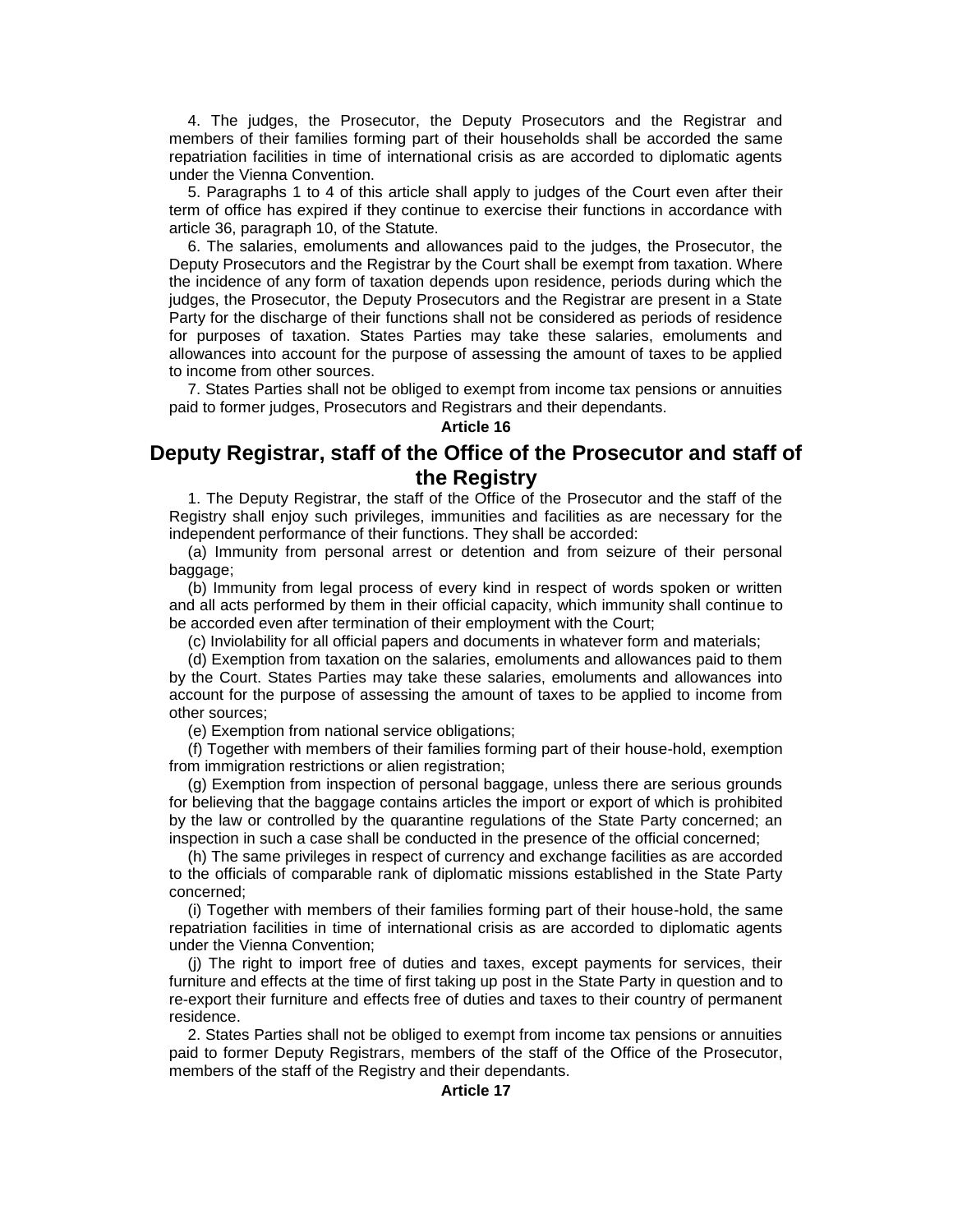# **Personnel recruited locally and not otherwise covered by the present Agreement**

Personnel recruited by the Court locally and not otherwise covered by the present Agreement shall be accorded immunity from legal process in respect of words spoken or written and all acts performed by them in their official capacity for the Court. Such immunity shall continue to be accorded after termination of employment with the Court for activities carried out on behalf of the Court. During their employment, they shall also be accorded such other facilities as may be necessary for the independent exercise of their functions for the Court.

### **Article 18**

### **Counsel and persons assisting defence counsel**

1. Counsel shall enjoy the following privileges, immunities and facilities to the extent necessary for the independent performance of his or her functions, including the time spent on journeys, in connection with the performance of his or her functions and subject to production of the certificate referred to in paragraph 2 of this article:

(a) Immunity from personal arrest or detention and from seizure of his or her personal baggage;

(b) Immunity from legal process of every kind in respect of words spoken or written and all acts performed by him or her in official capacity, which immunity shall continue to be accorded even after he or she has ceased to exercise his or her functions;

(c) Inviolability of papers and documents in whatever form and materials relating to the exercise of his or her functions;

(d) For the purposes of communications in pursuance of his or her functions as counsel, the right to receive and send papers and documents in whatever form;

(e) Exemption from immigration restrictions or alien registration;

(f) Exemption from inspection of personal baggage, unless there are serious grounds for believing that the baggage contains articles the import or export of which is prohibited by law or controlled by the quarantine regulations of the State Party concerned; an inspection in such a case shall be conducted in the presence of the counsel concerned;

(g) The same privileges in respect of currency and exchange facilities as are accorded to representatives of foreign Governments on temporary official missions;

(h) The same repatriation facilities in time of international crisis as are accorded to diplomatic agents under the Vienna Convention.

2. Upon appointment of counsel in accordance with the Statute, the Rules of Procedure and Evidence and the Regulations of the Court, counsel shall be provided with a certificate under the signature of the Registrar for the period required for the exercise of his or her functions. Such certificate shall be withdrawn if the power or mandate is terminated before the expiry of the certificate.

3. Where the incidence of any form of taxation depends upon residence, periods during which counsel is present in a State Party for the discharge of his or her functions shall not be considered as periods of residence.

4. The provisions of this article shall apply mutatis mutandis to persons assisting defence counsel in accordance with rule 22 of the Rules of Procedure and Evidence.

### **Article 19**

#### **Witnesses**

1. Witnesses shall enjoy the following privileges, immunities and facilities to the extent necessary for their appearance before the Court for purposes of giving evidence, including the time spent on journeys in connection with their appearance before the Court, subject to the production of the document referred to in paragraph 2 of this article:

(a) Immunity from personal arrest or detention;

(b) Without prejudice to subparagraph (d) below, immunity from seizure of their personal baggage unless there are serious grounds for believing that the baggage contains articles the import or export of which is prohibited by law or controlled by the quarantine regulations of the State Party concerned;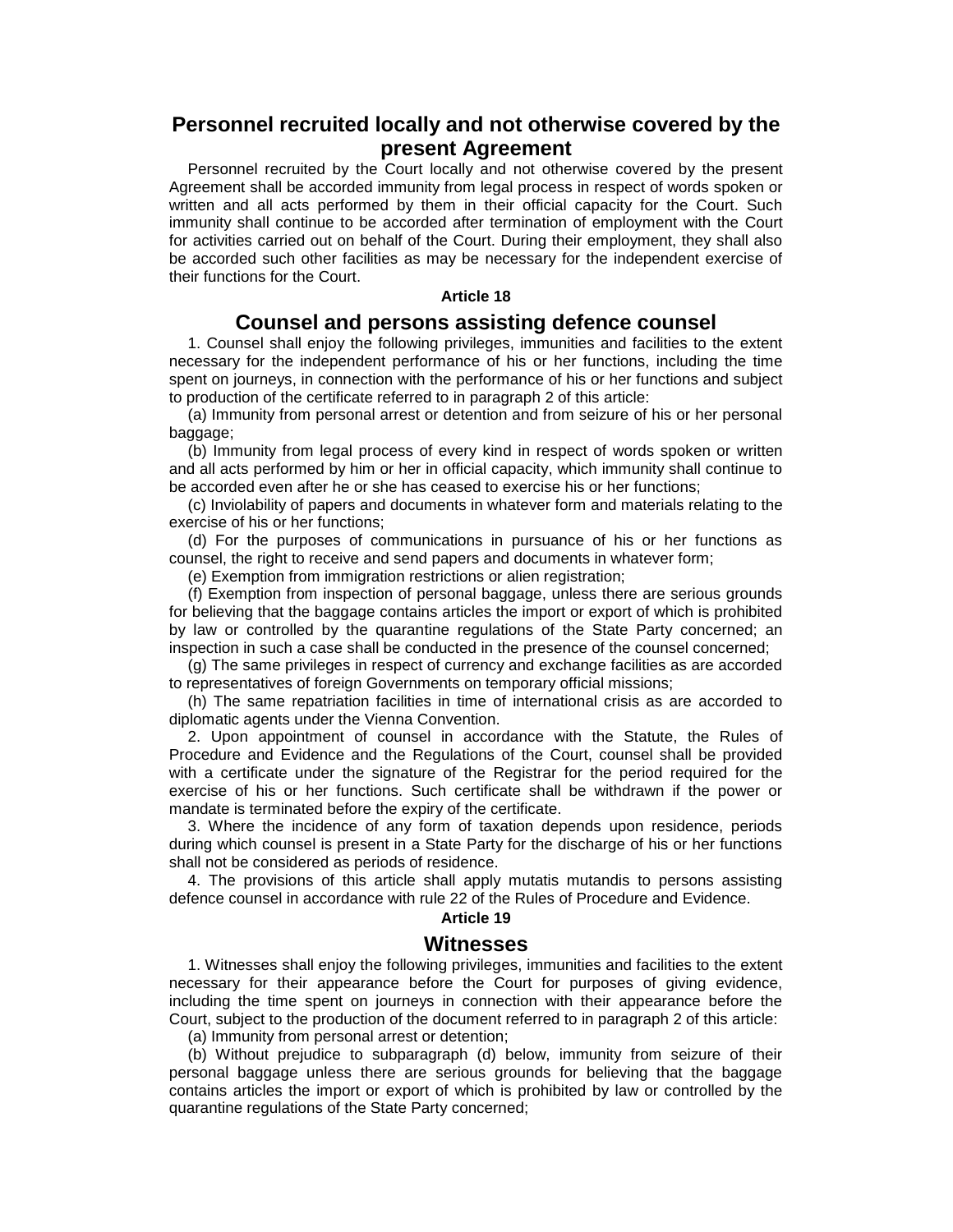(c) Immunity from legal process of every kind in respect of words spoken or written and all acts performed by them in the course of their testimony, which immunity shall continue to be accorded even after their appearance and testimony before the Court;

(d) Inviolability of papers and documents in whatever form and materials relating to their testimony;

(e) For purposes of their communications with the Court and counsel in connection with their testimony, the right to receive and send papers and documents in whatever form;

(f) Exemption from immigration restrictions or alien registration when they travel for purposes of their testimony;

(g) The same repatriation facilities in time of international crisis as are accorded to diplomatic agents under the Vienna Convention.

2. Witnesses who enjoy the privileges, immunities and facilities referred to in paragraph 1 of this article shall be provided by the Court with a document certifying that their appearance is required by the Court and specifying a time period during which such appearance is necessary.

#### **Article 20**

### **Victims**

1. Victims participating in the proceedings in accordance with rules 89 to 91 of the Rules of Procedure and Evidence shall enjoy the following privileges, immunities and facilities to the extent necessary for their appearance before the Court, including the time spent on journeys in connection with their appearance before the Court, subject to the production of the document referred to in paragraph 2 of this article:

(a) Immunity from personal arrest or detention;

(b) Immunity from seizure of their personal baggage unless there are serious grounds for believing that the baggage contains articles the import or export of which is prohibited by law or controlled by the quarantine regulations of the State Party concerned;

(c) Immunity from legal process of every kind in respect of words spoken or written and all acts performed by them in the course of their appearance before the Court, which immunity shall continue to be accorded even after their appearance before the Court;

(d) Exemption from immigration restrictions or alien registration when they travel to and from the Court for purposes of their appearance.

2. Victims participating in the proceedings in accordance with rules 89 to 91 of the Rules of Procedure and Evidence who enjoy the privileges, immunities and facilities referred to in paragraph 1 of this article shall be provided by the Court with a document certifying their participation in the proceedings of the Court and specifying a time period for that participation.

#### **Article 21**

#### **Experts**

1. Experts performing functions for the Court shall be accorded the following privileges, immunities and facilities to the extent necessary for the independent exercise of their functions, including the time spent on journeys in connection with their functions, subject to production of the document referred to in paragraph 2 of this article:

(a) Immunity from personal arrest or detention and from seizure of their personal baggage;

(b) Immunity from legal process of every kind in respect of words spoken or written and all acts performed by them in the course of the performance of their functions for the Court, which immunity shall continue to be accorded even after the termination of their functions;

(c) Inviolability of papers and documents in whatever form and materials relating to their functions for the Court;

(d) For the purposes of their communications with the Court, the right to receive and send papers and documents in whatever form and materials relating to their functions for the Court by courier or in sealed bags;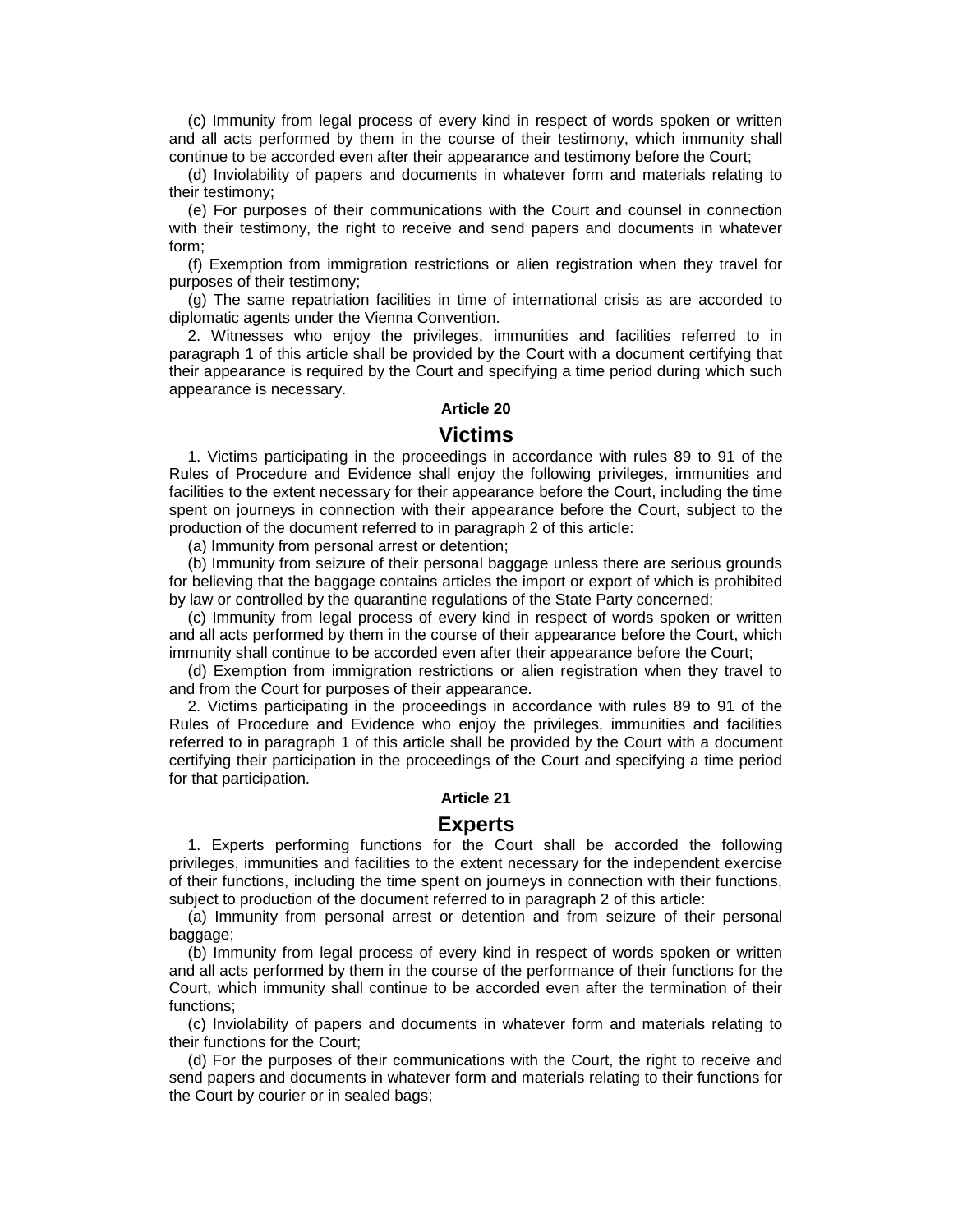(e) Exemption from inspection of personal baggage, unless there are serious grounds for believing that the baggage contains articles the import or export of which is prohibited by law or controlled by the quarantine regulations of the State Party concerned; an inspection in such a case shall be conducted in the presence of the expert concerned;

(f) The same privileges in respect of currency and exchange facilities as are accorded to representatives of foreign Governments on temporary official missions;

(g) The same repatriation facilities in time of international crisis as are accorded to diplomatic agents under the Vienna convention;

(h) Exemption from immigration restrictions or alien registration in relation to their functions as specified in the document referred to in paragraph 2 of this article.

2. Experts who enjoy the privileges, immunities and facilities referred to in paragraph 1 of this article shall be provided by the Court with a document certifying that they are performing functions for the Court and specifying a time period for which their functions will last.

#### **Article 22**

#### **Other persons required to be present at the seat of the Court**

1. Other persons required to be present at the seat of the Court shall, to the extent necessary for their presence at the seat of the Court, including the time spent on journeys in connection with their presence, be accorded the privileges, immunities and facilities provided for in article 20, paragraph 1, subparagraphs (a) to (d), of the present Agreement, subject to production of the document referred to in paragraph 2 of this article.

2. Other persons required to be present at the seat of the Court shall be provided by the Court with a document certifying that their presence is required at the seat of the Court and specifying a time period during which such presence is necessary.

#### **Article 23**

### **Nationals and permanent residents**

At the time of signature, ratification, acceptance, approval or accession, any State may declare that:

(a) Without prejudice to paragraph 6 of article 15 and paragraph 1 (d) of article 16, a person referred to in articles 15, 16, 18, 19 and 21 shall, in the territory of the State Party of which he or she is a national or permanent resident, enjoy only the following privileges and immunities to the extent necessary for the independent performance of his or her functions or his or her appearance or testimony before the Court:

(i) Immunity from personal arrest and detention;

(ii) Immunity from legal process of every kind in respect of words spoken or written and all acts performed by that person in the performance of his or her functions for the Court or in the course of his or her appearance or testimony, which immunity shall continue to be accorded even after the person has ceased to exercise his or her functions for the Court or his or her appearance or testimony before it;

(iii) Inviolability of papers and documents in whatever form and materials relating to the exercise of his or her functions for the Court or his or her appearance or testimony before it;

(iv) For the purposes of their communications with the Court and for a person referred to in article 19, with his or her counsel in connection with his or her testimony, the right to receive and send papers in whatever form.

(b) A person referred to in articles 20 and 22 shall, in the territory of the State Party of which he or she is a national or permanent resident, enjoy only the following privileges and immunities to the extent necessary for his or her appearance before the Court:

(i) Immunity from personal arrest and detention;

(ii) Immunity from legal process in respect of words spoken or written and all acts performed by that person in the course of his or her appearance before the Court, which immunity shall continue to be accorded even after his or her appearance before the Court.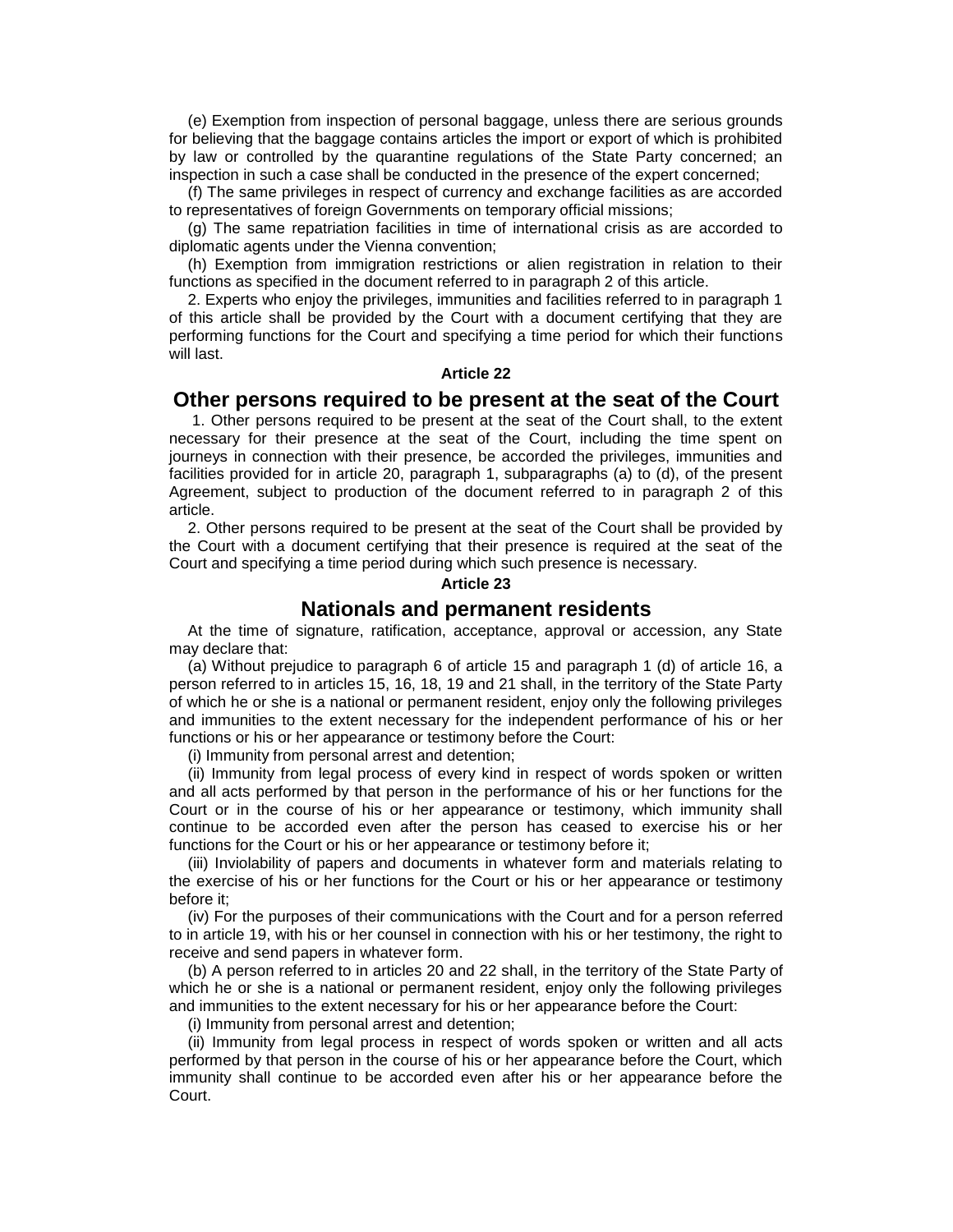#### **Article 24**

### **Cooperation with the authorities of States Parties**

1. The Court shall cooperate at all times with the appropriate authorities of States Parties to facilitate the enforcement of their laws and to prevent the occurrence of any abuse in connection with the privileges, immunities and facilities referred to in the present Agreement.

2. Without prejudice to their privileges and immunities, it is the duty of all persons enjoying privileges and immunities under the present Agreement to respect the laws and regulations of the State Party in whose territory they may be on the business of the Court or through whose territory they may pass on such business. They also have a duty not to interfere in the internal affairs of that State.

#### **Article 25**

# **Waiver of privileges and immunities provided for in articles 13 and 14**

Privileges and immunities provided for in articles 13 and 14 of the present Agreement are accorded to the representatives of States and intergovernmental organizations not for the personal benefit of the individuals themselves, but in order to safeguard the independent exercise of their functions in connection with the work of the Assembly, its subsidiary organs and the Court. Consequently, States Parties not only have the right but are under a duty to waive the privileges and immunities of their representatives in any case where, in the opinion of those States, they would impede the course of justice and can be waived without prejudice to the purpose for which the privileges and immunities are accorded. States not party to the present Agreement and intergovernmental organizations are granted the privileges and immunities provided for in articles 13 and 14 of the present Agreement on the understanding that they undertake the same duty regarding waiver.

#### **Article 26**

# **Waiver of privileges and immunities provided for in articles 15 to 22**

1. The privileges and immunities provided for in articles 15 to 22 of the present Agreement are granted in the interests of the good administration of justice and not for the personal benefit of the individuals themselves. Such privileges and immunities may be waived in accordance with article 48, paragraph 5, of the Statute and the provisions of this article and there is a duty to do so in any particular case where they would impede the course of justice and can be waived without prejudice to the purpose for which they are accorded.

2. The privileges and immunities may be waived:

(a) In the case of a judge or the Prosecutor, by an absolute majority of the judges;

(b) In the case of the Registrar, by the Presidency;

(c) In the case of the Deputy Prosecutors and the staff of the Office of the Prosecutor, by the Prosecutor;

(d) In the case of the Deputy Registrar and the staff of the Registry, by the Registrar;

(e) In the case of personnel referred to in article 17, by the head of the organ of the Court employing such personnel;

(f) In the case of counsel and persons assisting defence counsel, by the Presidency;

(h) In the case of experts, by the head of the organ of the Court appointing the expert;

(i) In the case of other persons required to be present at the seat of the Court, by the Presidency.

### **Article 27**

# **Social security**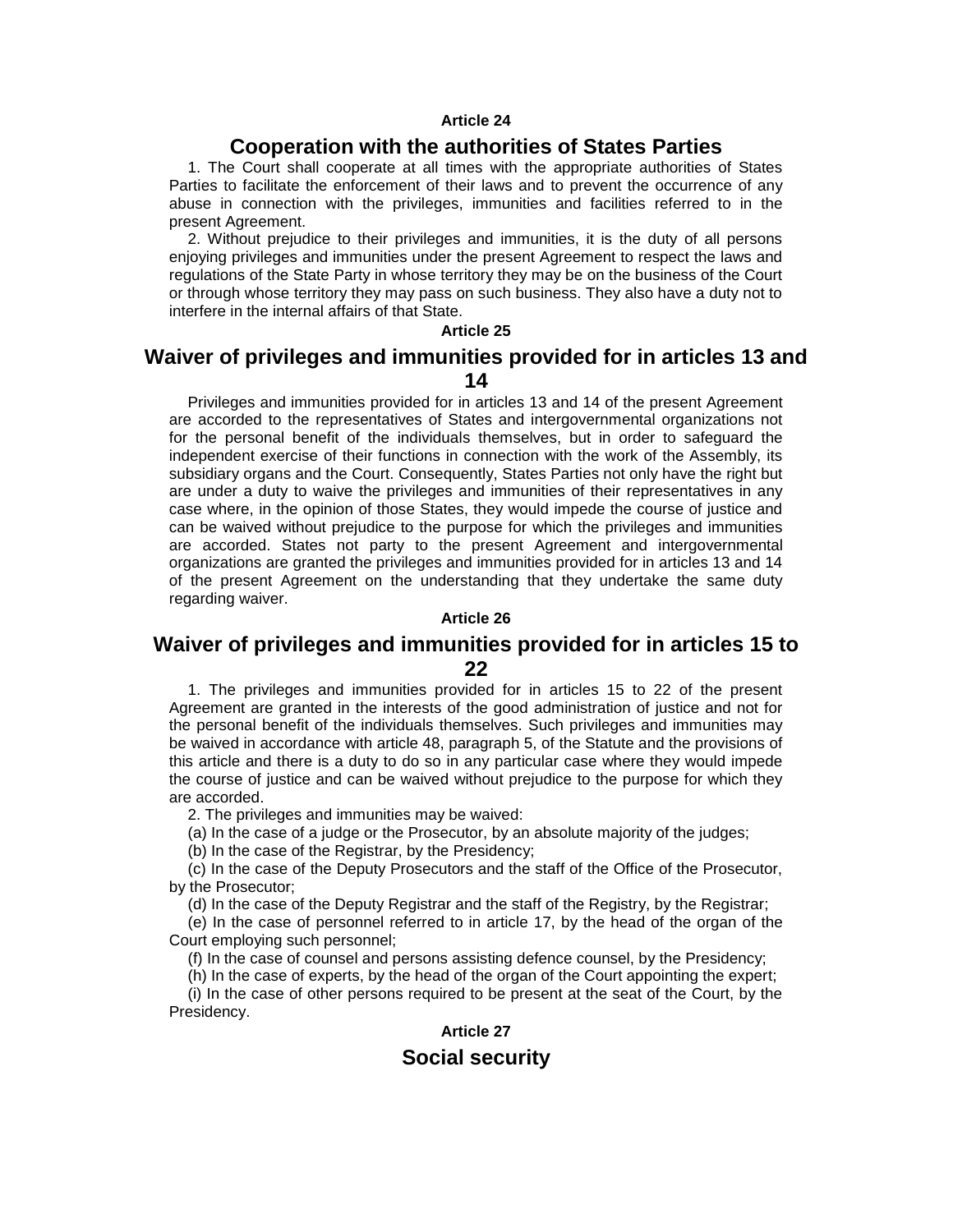From the date on which the Court establishes a social security scheme, the persons referred to in articles 15, 16 and 17 shall, with respect to services rendered for the Court, be exempt from all compulsory contributions to national social security schemes.

### **Article 28**

### **Notification**

The Registrar shall communicate periodically to all States Parties the categories and names of the judges, the Prosecutor, the Deputy Prosecutors, the Registrar, the Deputy Registrar, the staff of the Office of the Prosecutor, the staff of the Registry and counsel to whom the provisions of the present Agreement apply. The Registrar shall also communicate to all States Parties information on any change in the status of these persons.

### **Article 29**

#### **Laissez-passer**

The States Parties shall recognize and accept the United Nations laissez-passer or the travel document issued by the Court to the judges, the Prosecutor, the Deputy Prosecutors, the Registrar, the Deputy Registrar, the staff of the Office of the Prosecutor and the staff of the Registry as valid travel documents.

### **Article 30**

#### **Visas**

Applications for visas or entry/exit permits, where required, from all persons who are holders of the United Nations laissez-passer or of the travel document issued by the Court, and also from persons referred to in articles 18 to 22 of the present Agreement who have a certificate issued by the Court confirming that they are travelling on the business of the Court, shall be dealt with by the States Parties as speedily as possible and granted free of charge.

#### **Article 31**

# **Settlement of disputes with third parties**

The Court shall, without prejudice to the powers and responsibilities of the Assembly under the Statute, make provisions for appropriate modes of settlement of:

(a) Disputes arising out of contracts and other disputes of a private law character to which the Court is a party;

(b) Disputes involving any person referred to in the present Agreement who, by reason of his or her official position or function in connection with the Court, enjoys immunity, if such immunity has not been waived.

#### **Article 32**

# **Settlement of differences on the interpretation or application of the present Agreement**

1. All differences arising out of the interpretation or application of the present Agreement between two or more States Parties or between the Court and a State Party shall be settled by consultation, negotiation or other agreed mode of settlement.

2. If the difference is not settled in accordance with paragraph 1 of this article within three months following a written request by one of the parties to the difference, it shall, at the request of either party, be referred to an arbitral tribunal according to the procedure set forth in paragraphs 3 to 6 of this article.

3. The arbitral tribunal shall be composed of three members: one to be chosen by each party to the difference and the third, who shall be the chairman of the tribunal, to be chosen by the other two members. If either party has failed to make its appointment of a member of the tribunal within two months of the appointment of a member by the other party, that other party may invite the President of the International Court of Justice to make such appointment. Should the first two members fail to agree upon the appointment of the chairman of the tribunal within two months following their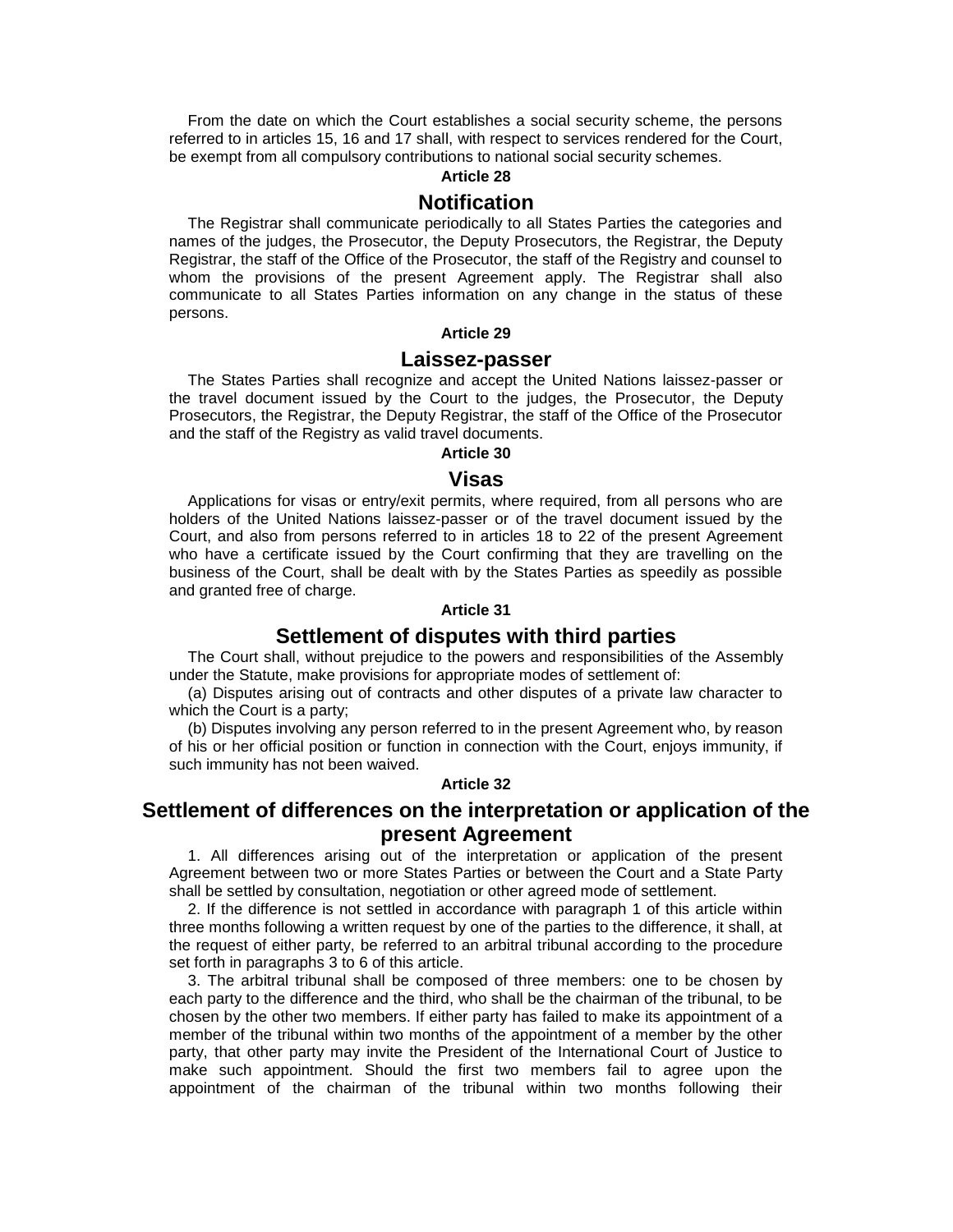appointment, either party may invite the President of the International Court of Justice to choose the chairman.

4. Unless the parties to the difference otherwise agree, the arbitral tribunal shall determine its own procedure and the expenses shall be borne by the parties as assessed by the tribunal.

5. The arbitral tribunal, which shall decide by a majority of votes, shall reach a decision on the difference on the basis of the provisions of the present Agreement and the applicable rules of international law. The decision of the arbitral tribunal shall be final and binding on the parties to the difference.

6. The decision of the arbitral tribunal shall be communicated to the parties to the difference, to the Registrar and to the Secretary-General.

#### **Article 33**

### **Applicability of the present Agreement**

The present Agreement is without prejudice to relevant rules of international law, including international humanitarian law.

#### **Article 34**

# **Signature, ratification, acceptance, approval or accesion**

1. The present Agreement shall be open for signature by all States from 10 September 2002 until 30 June 2004 at United National Headquarters in New York.

2. The present Agreement is subject to ratification, acceptance or approval by signatory States. Instruments of ratification, acceptance or approval shall be deposited with the Secretary-General.

3. The present Agreement shall remain open for accession by all States. The instruments of accession shall be deposited with the Secretary-General.

#### **Article 35**

### **Entry into force**

1. The present Agreement shall enter into force thirty days after the date of deposit with the Secretary-General of the tenth instrument of ratification, acceptance, approval or accession.

2. For each State ratifying, accepting, approving or acceding to the present Agreement after the deposit of the tenth instrument of ratification, acceptance, approval or accesion, the Agreement shall enter into force on the thirtieth day following the deposit with the Secretary-General of its instrument of ratification, acceptance, approval or accesion.

### **Article 36**

#### **Amendments**

1. Any State Party may, by written communication addressed to the Secretariat of the Assembly, propose amendments to the present Agreement. The Secretariat shall circulate such communication to all States Parties and the Bureau of the Assembly with a request that States Parties notify the Secretariat whether they favour a Review Conference of States Parties to discuss the proposal.

2. If, within three months from the date of circulation by the Secretariat of the Assembly, a majority of States Parties notify the Secretariat that they favour a Review Conference, the Secretariat shall inform the Bureau of the Assembly with a view to convening such a Conference in connection with the next regular or special session of the Assembly.

3. The adoption of an amendment on which consensus cannot be reached shall require a two-thirds majority of States Parties present and voting, provided that a majority of States Parties is present.

4. The Bureau of the Assembly shall immediately notify the Secretary-General of any amendment that has been adopted by the States Parties at a Review Conference. The Secretary-General shall circulate to all States Parties and signatory States any amendment adopted at a Review Conference.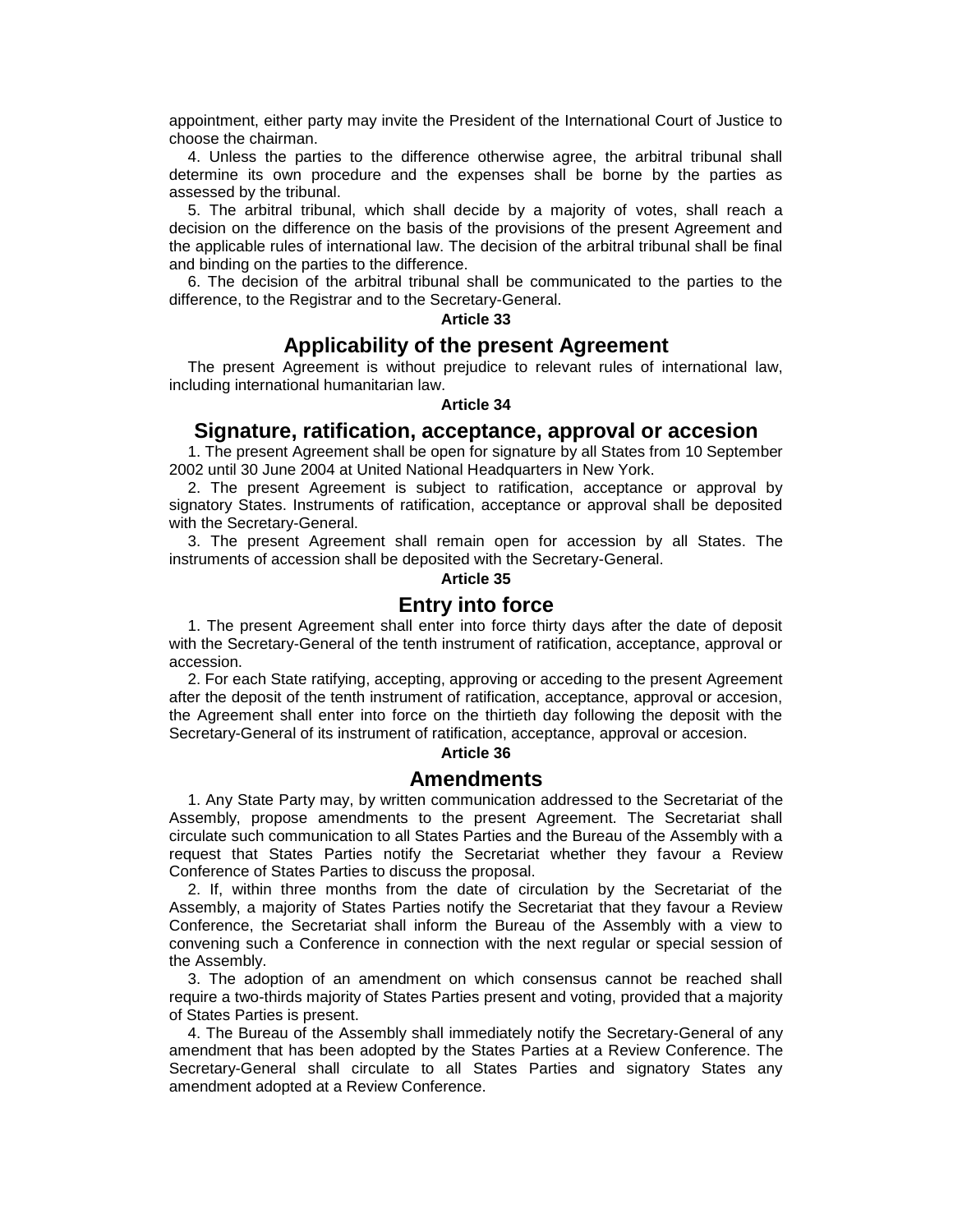5. An amendment shall enter into force for States Parties which have ratified or accepted the amendment sixty days after two thirds of the States which were Parties at the date of adoption of the amendment have deposited instruments of ratification or acceptance with the Secretary-General.

6. For each State Party ratifying or accepting an amendment after the deposit of the required number of instruments of ratification or acceptance, the amendment shall enter into force on the sixtieth day following the deposit of its instrument of ratification or acceptance.

7. A State which becomes a Party to the present Agreement after the entry into force of an amendment in accordance with paragraph 5 shall, failing an expression of different intention by that State:

(a) Be considered a Party to the present Agreement as so amended; and

(b) Be considered a Party to the unamended Agreement in relation to any State Party not bound by the amendment.

#### **Article 37**

### **Denunciation**

1. A State Party may, by written notification addressed to the Secretary-General, denounce the present Agreement. The denunciation shall take effect on year after the date of receipt of the notification, unless the notification specifies a later date.

2. The denunciation shall not in any way affect the duty of any State Party to fulfil any obligation embodied in the present Agreement to which it would be subject under international law independently of the present Agreement.

#### **Article 38**

### **Depositary**

The Secretary-General shall be the depositary of the present Agreement.

**Article 39**

#### **Authentic texts**

The original of the present Agreement, of which the Arabic, Chinese, English, French, Russian and Spanish texts are equally authentic, shall be deposited with the Secretary-General.

In witness thereof, the undersigned, being duly authorized thereto, have signed the present Agreement.

# **SPORAZUM O PRIVILEGIJAMA I IMUNITETIMA MEĐUNARODNOG KRIVIČNOG SUDA**

*Države članice ovog Sporazuma,*

*Budući* da je rimskim statutom Međunarodnog krivičnog suda, koji je 17. jula 1998. godine usvojila Diplomatska konferencija opunomoćenika Ujedinjenih nacija, osnovan Međunarodni krivični sud sa ovlašćenjem da vrši svoju sudsku nadležnost nad licima za najteže zločine od međunarodnog značaja;

*Budući* da se članom 4. Rimskog statuta predviđa da Međunarodni krivični sud ima svojstvo međunarodnog pravnog lica i takvu pravnu sposobnost koja može biti potrebna za vršenje njegovih funkcija i ispunjavanje njegovih ciljeva;

*Budući* da se članom 48. rimskog statuta predviđa da će Međunarodni krivični sud uživati na teritoriji svake države članice Rimskog statuta takve privilegije i imunitete koji su neophodni za ispunjavanje njegovih ciljeva;

*Saglasile* su se o sledećem:

### **Član 1.**

### **Upotreba izraza**

Za svrhe ovog Sporazuma:

(a) "Statut" znači Rimski statut Međunarodnog krivičnog suda koji je Diplomatska konferencija opunomoćenika Ujedinjenih nacija o uspostavljanju Međunarodnog krivičnog suda usvojila 17. jula 1998. godine;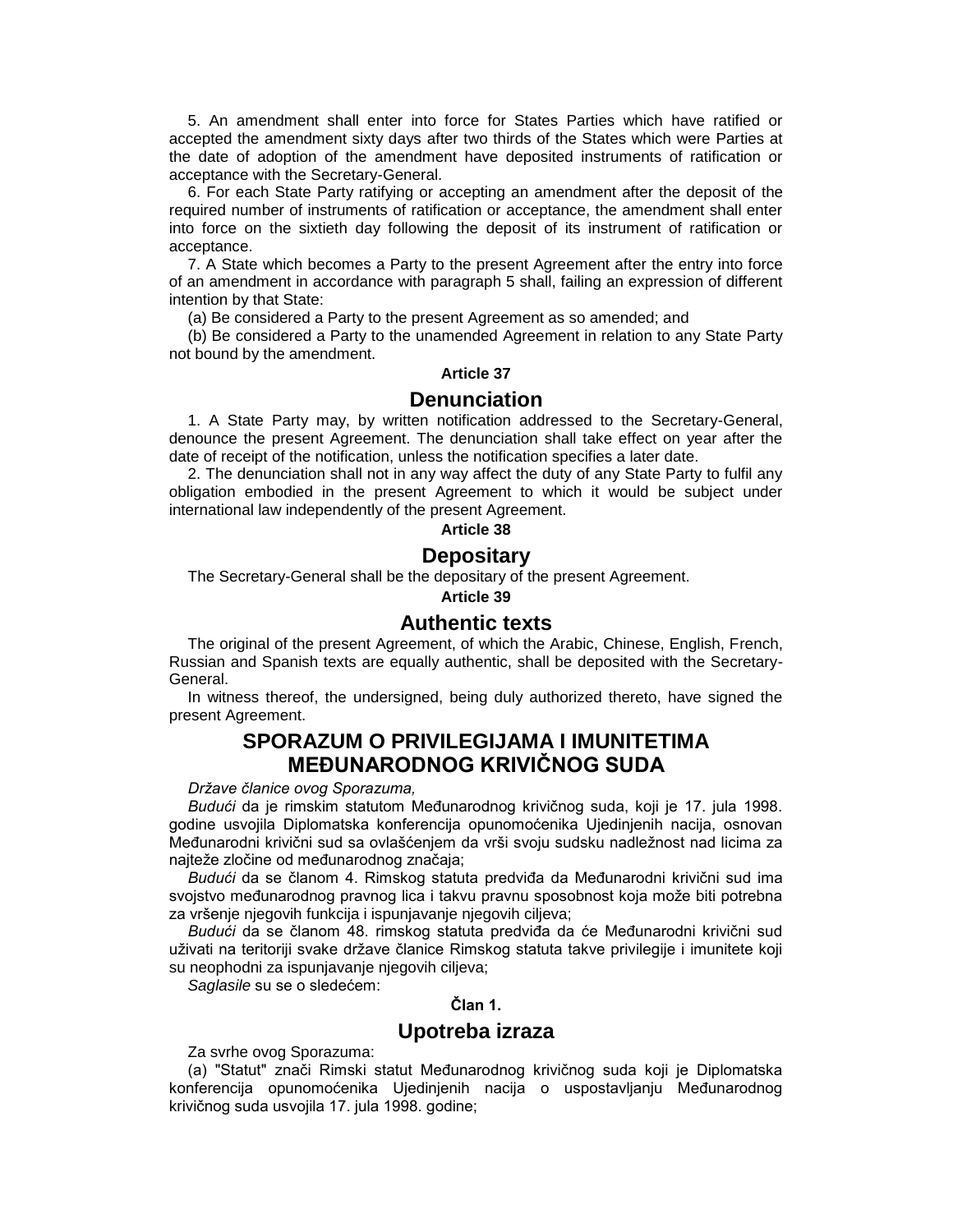(b) "Sud" znači Međunarodni krivični sud osnovan Statutom;

(v) "Države članice" znači države članice ovog Sporazuma;

(g) "Predstavnici država članica" označava sve delegate, zamenike delegata, savetnike, veštake i sekretare delegacija;

(d) "Skupština" znači Skupština država članica Statuta;

(đ) "Sudije" znači sudije Suda;

(e) "Predsedništvo" znači organ koji sačinjavaju predsednik i prvi i drugi potpredsednik Suda;

(ž) "Tužilac" znači tužilac kojeg je izabrala Skupština u skladu sa članom 42, stav 4. Statuta;

(z) "Zamenici tužioca" označava zamenike tužioca koje je izabrala Skupština u skladu sa članom 42, stav 4. Statuta;

(i) "Zamenik registrara" znači zamenik registrara kojeg je izabrao Sud u skladu sa članom 43. stav 4. Statuta;

(j) "Sekretar Suda" znači sekretar kojeg je izabrao Sud u skladu sa članom 43. stav 4. Statuta;

(k) "Branilac" označava branioca i pravne predstavnike oštećenih;

(l) "Generalni sekretar" znači generalni sekretar Ujedinjenih nacija;

(lj) Predstavnici međunarodnih organizacija" označava izvršne čelnike međunarodnih organizacija, uključujući i svakog zvaničnika koji deluje u njihove ime;

(m) "Bečka konvencija" znači Bečka konvencija o diplomatskim odnosima od 18. aprila 1961. godine;

(n) "Pravila postupka i izvođenja dokaza" označava Pravila postupka i izvođenja dokaza usvojena u skladu sa članom 51. Statuta.

#### **Član 2.**

### **Pravni status i svojstvo pravnog lica Suda**

Sud je međunarodno pravno lice koje takođe ima takvu pravnu sposobnost koja može biti potrebna za obavljanje njegovih funkcija i ispunjenje njegovih ciljeva. Sud naročito ima sposobnost da zaključuje ugovore, stiče i otuđuje nepokretnu i pokretnu imovinu i da učestvuje u sudskom postupku.

#### **Član 3.**

# **Opšte odredbe o privilegijama i imunitetima Suda**

Sud uživa na teritoriji svake države članice takve privilegije i imunitete koji su neophodni za ispunjenje njegovih ciljeva.

### **Član 4.**

# **Nepovredivost prostorija Suda**

Prostorije Suda su nepovredive.

### **Član 5.**

### **Zastava, amblem i oznake**

Sud ima pravo da ističe zastavu, grb i oznake u svojim prostorijama i na vozilima i drugim sredstvima prevoza koja se koriste za službene svrhe.

#### **Član 6.**

# **Imunitet Suda, njegove imovine, fondova i sredstava**

1. Sud, kao i njegova imovina, fondovi i sredstva, bez obzira na to gde se nalaze i ko ih drži, uživaju imunitet od bilo kakvog sudskog postupka, izuzev ukoliko se u nekom konkretnom slučaju sud izričito odrekne imuniteta. Međutim, podrazumeva se da se nijedno odricanje od imuniteta ne proteže na meru izvršenja.

2. Imovina, fondovi i sredstva Suda, bez obzira na to gde se nalaze i ko ih drži, uživaju imunitet od pretresa, zaplene, rekvizicije, konfiskacije, eksproprijacije i svakog drugog oblika mešanja, bilo izvršnom, administrativnom, sudskom ili zakonodavnom merom.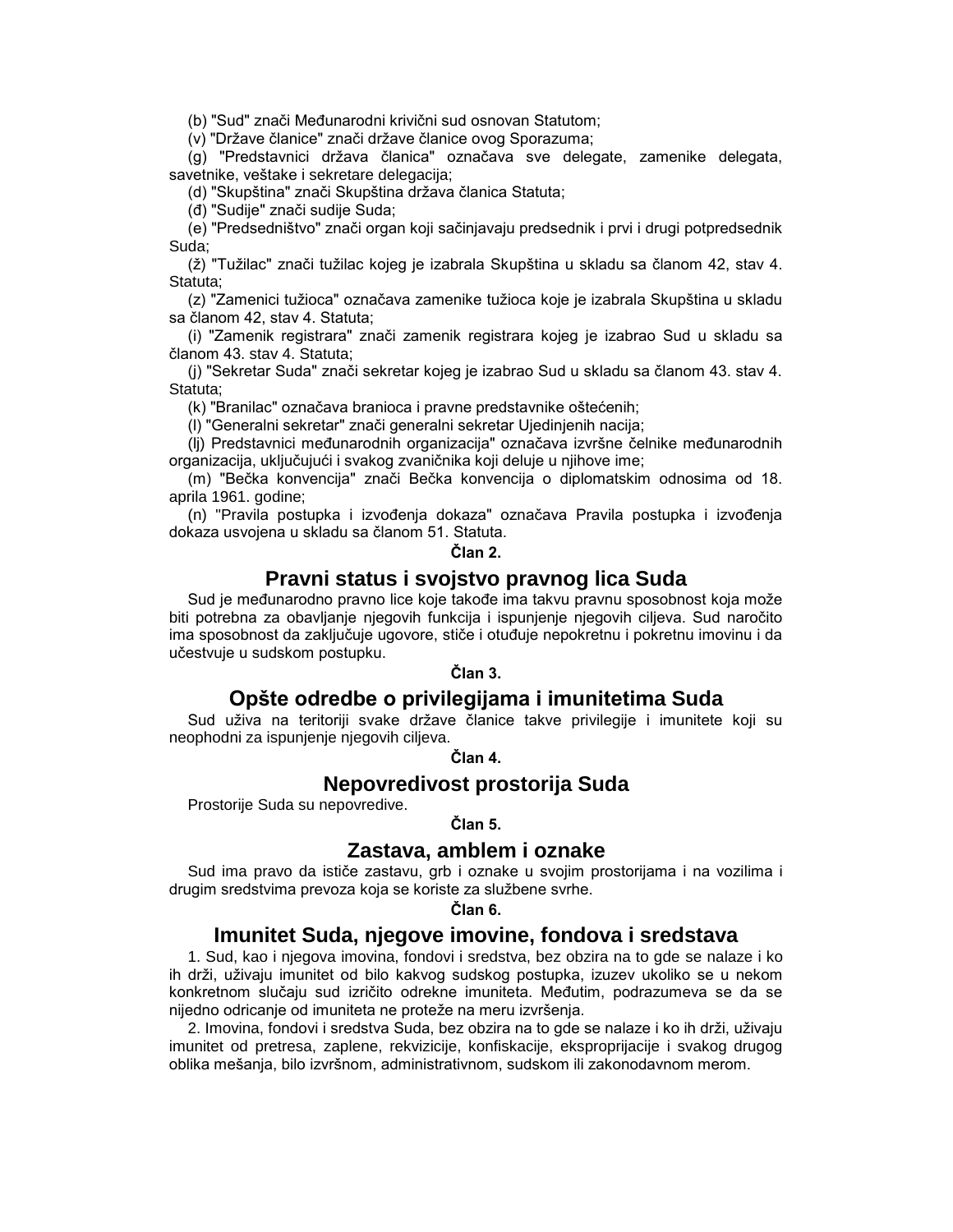3. U meri u kojoj je to potrebno radi obavljanja funkcija Suda, imovina, fondovi i sredstva Suda, bez obzira na to gde se nalaze i ko ih drži, oslobođeni su ograničenja, propisa, kontrole ili moratorijuma bilo koje vrste.

### **Član 7.**

# **Nepovredivost arhive i dokumenata**

Arhiva Suda, sve isprave i dokumenti u bilo kojem obliku, kao i materijali koji se dostavljaju Sudu ili od strane Suda, koje drži Sud ili koji mu pripadaju, bez obzira na to gde se nalaze i ko ih drži, nepovredivi su. Prestanak ili odsustvo takve nepovredivosti ne utiču na zaštitne mere čije preduzimanje Sud može narediti, saglasno Statutu i Pravilima postupka i izvođenja dokaza, u pogledu dokumenata i materijala stavljenih na raspolaganje Sudu ili koje Sud koristi.

### **Član 8.**

# **Oslobođenje od poreza, carinskih dažbina i ograničenja na uvoz ili izvoz**

1. Sud, njegova sredstva, dohodak i druga imovina i njegove operacije i transakcije oslobođeni su svih neposrednih poreza, koji obuhvataju, između ostalog, porez na dohodak, porez na kapital i korporativni porez, kao i neposredne poreze koje uvedu lokalne i regionalne vlasti. Međutim, podrazumeva se da Sud ne polaže pravo na oslobođenje od poreza koji, u stvari, predstavljaju samo troškove komunalnih usluga koje se pružaju po fiksnoj tarifi prema količini pruženih usluga koje se mogu konkretno utvrditi, opisati i prikazati po stavkama.

2. Sud je oslobođen svih carinskih dažbina, uvoznih taksa, poreza na promet i zabrana i ograničenja na uvoz i izvoz u pogledu predmeta koje uveze ili izveze za svoju službenu upotrebu, kao i u pogledu svojih publikacija.

3. Roba uvezena ili kupljena u skladu s takvim oslobođenjem ne sme biti prodata niti na drugi način otuđena na teritoriji države članice, sem pod uslovima usaglašenim s nadležnim organima te države članice.

#### **Član 9.**

### **Povraćaj dažbina i/ili poreza**

1. Sud neće, po pravilu, tražiti oslobođenje od plaćanja dažbina i/ili poreza koji su uključeni u cenu pokretne i nepokretne imovine i poreza plaćenih za pružene usluge. Ipak, prilikom većih kupovina nekretnina i robe ili usluga za službenu upotrebu Suda za koje se plaćaju ili su naplative dažbine i/ili porezi, koji se mogu utvrditi, države članice će preduzeti odgovarajuće administrativne mere za oslobođenje od takvih troškova ili za povraćaj plaćenog iznosa dažbine i/ili poreza.

2. roba kupljena u skladu s takvim oslobođenjem ili povraćajem ne sme biti prodata ili na drugi način otuđena, sem saglasno uslovima koje utvrdi država članica koja je odobrila oslobođenje ili povraćaj. Oslobođenje ili povraćaj ne mogu se odobriti u pogledu troškova za komunalne usluge pružene Sudu.

#### **Član 10.**

### **Fondovi i oslobođenje od deviznih ograničenja**

1. Bez ograničenja u pogledu finansijske kontrole, propisa ili finansijskih moratorijuma bilo koje vrste u pogledu obavljanja svojih delatnosti, Sud može:

(a) držati fondove, bilo koju valutu ili zlato i imati račune u bilo kojoj valuti;

(b) slobodno preneti svoje fondove, zlato ili valutu iz jedne zemlje u drugu ili unutar bilo koje zemlje i pretvarati valutu kojom raspolaže u bilo koju drugu valutu;

(v) primati, držati, posredovati, vršiti prenos, konvertovati ili na drugi način raspolagati obveznicama i drugim finansijskim hartijama od vrednosti;

(g) Sud uživa tretman koji nije manje povoljan od tretmana koji odnosna država članica daje bilo kojoj međunarodnoj organizaciji ili diplomatskoj misiji u pogledu deviznih kurseva za finansijske transakcije.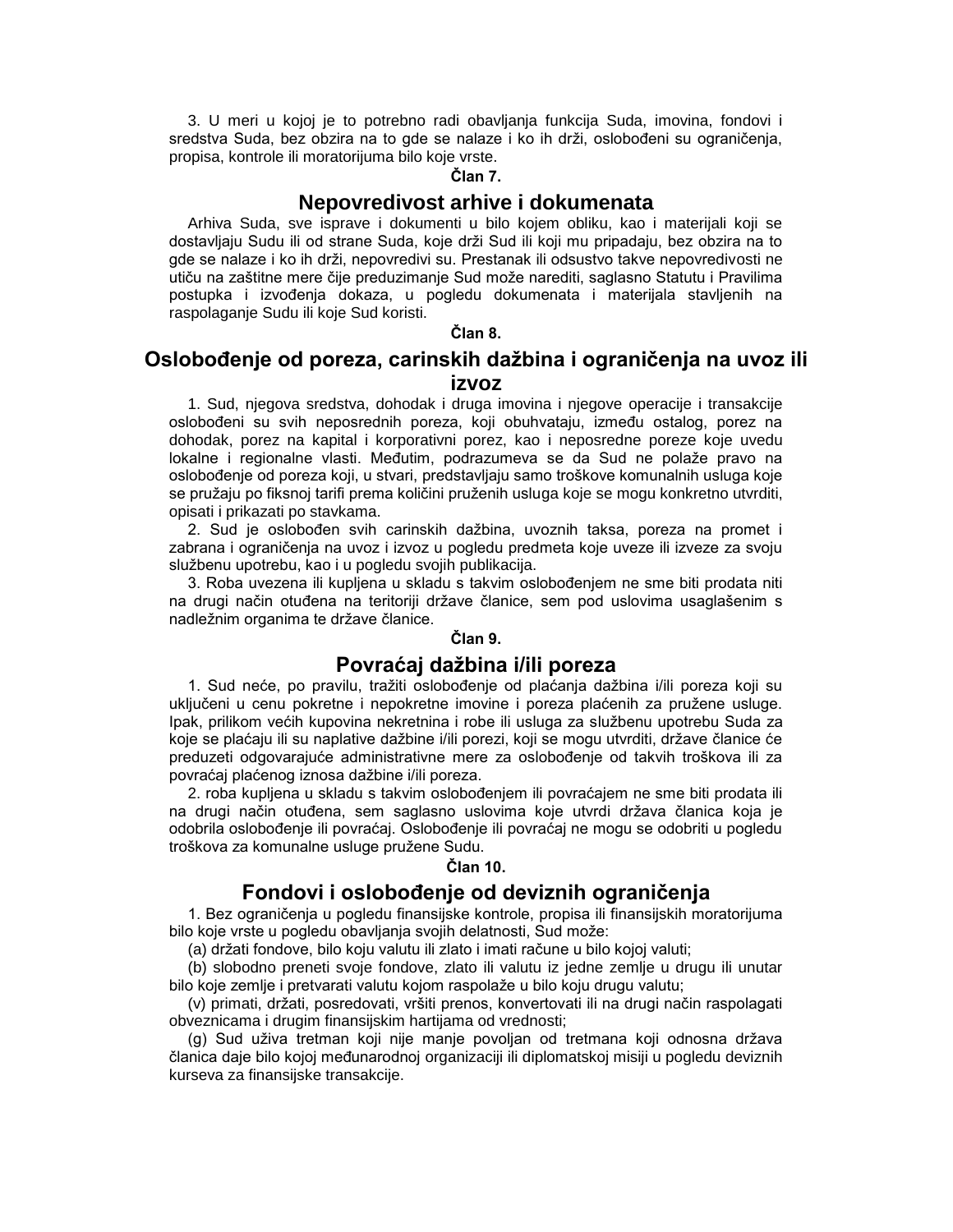2. U korišćenju prava iz stava 1. Sud posvećuje dužnu pažnju svim eventualnim predstavkama koje podnese bilo koja država članica ukoliko se smatra da se takvoj predstavci može udovoljiti bez štete po interese Suda.

### **Član 11.**

### **Olakšice u pogledu opštenja**

1. Sud uživa na teritoriji svake države članice, za svrhe svog službenog opštenja i prepiske, tretman koji nije manje povoljan od tretmana koji odnosna država članica daje bilo kojoj međuvladinoj organizaciji ili diplomatskoj misiji u pogledu prioriteta, tarifa i taksa koje se primenjuju na poštu i razne oblike opštenja i prepiske.

2. Službeno opštenje ili prepiska Suda ne podležu nikakvoj cenzuri.

3. Sud se može koristiti svim odgovarajućim sredstvima komunikacije, uključujući elektronska sredstva i ima pravo da se koristi kodeksom i šifrom u službenom opštenju i prepisci. Službene komunikacije i prepiska Suda su nepovredivi.

4. Sud ima pravo da upućuje i prima prepisku i druge materijale ili saopštenja kurirom ili u zapečaćenim valizama, kojima se priznaju iste privilegije, imuniteti i olakšice kao i diplomatskim kuririma i valizama.

5. Sud ima pravo da se koristi radio i drugom telekomunikacionom opremom na bilo kojoj frekvenciji koju mu odobre države članice u skladu sa svojim nacionalnim procedurama. Države članice će nastojati da Sudu dodele frekvencije koje je tražio, u meri u kojoj je to moguće.

#### **Član 12.**

# **Obavljanje funkcija Suda van sedišta**

U slučaju da Sud, saglasno članu 3, stav 3. Statuta, smatra poželjnim da zaseda van svog sedišta u Hagu, u Holandiji, sud može zaključiti sa odnosnom državom aranžman o obezbeđenju odgovarajućih olakšica za obavljanje svojih funkcija.

#### **Član 13.**

# **Predstavnici država koji učestvuju u Skupštini i njenim pomoćnim telima i predstavnici međuvladinih organizacija**

1. Predstavnici država članica Statuta koji prisustvuju sastancima Skupštine i njenih pomoćnih tela, predstavnici drugih država koji eventualno prisustvuju sastancima Skupštine i njenih pomoćnih tela kao posmatrači u skladu sa članom 112, stav 1. Statuta, kao i predstavnici država i međuvladinih organizacija koje su pozvane na sastanke Skupštine i njenih pomoćnih tela, u obavljanju svojih službenih funkcija i za vreme putovanja do mesta održavanja sastanka u povratku, uživaju sledeće privilegije i imunitete:

(a) imunitet od hapšenja ili pritvora;

(b) imunitet od bilo kakvog sudskog postupka zbog onoga što su izjavili ili napisali, kao i u pogledu svih radnji učinjenih u službenom svojstvu; ovaj imunitet se priznaje čak i u slučaju da odnosna lica prestanu da obavljaju funkcije kao predstavnici;

(v) nepovredivost svih isprava i dokumenata u bilo kojem obliku;

(g) pravo na upotrebu kodeksa ili šifre, primanje isprava i dokumenata ili prepiske putem kurira ili u zapečaćenim valizama, kao i primanja ili upućivanja elektronskih saopštenja;

(d) oslobođenje od imigracionih ograničenja, zahteva za prijavljivanja stranaca i obaveza služenja vojnog roka u državi članici koju posećuju ili kroz koju prolaze u vezi sa obavljanjem svojih funkcija;

(đ) iste privilegije u vezi sa olakšicama u pogledu deviza i deviznog kursa koje se daju predstavnicima stranih vlada u privremenoj službenoj misiji;

(e) iste imunitete i olakšice u pogledu njihovog ličnog prtljaga koje se daju diplomatskim izaslanicima na osnovu Bečke konvencije;

(ž) istu zaštitu i olakšice u pogledu repatrijacije koje se pružaju diplomatskim agentima u slučaju međunarodne krize, na osnovu Bečke konvencije;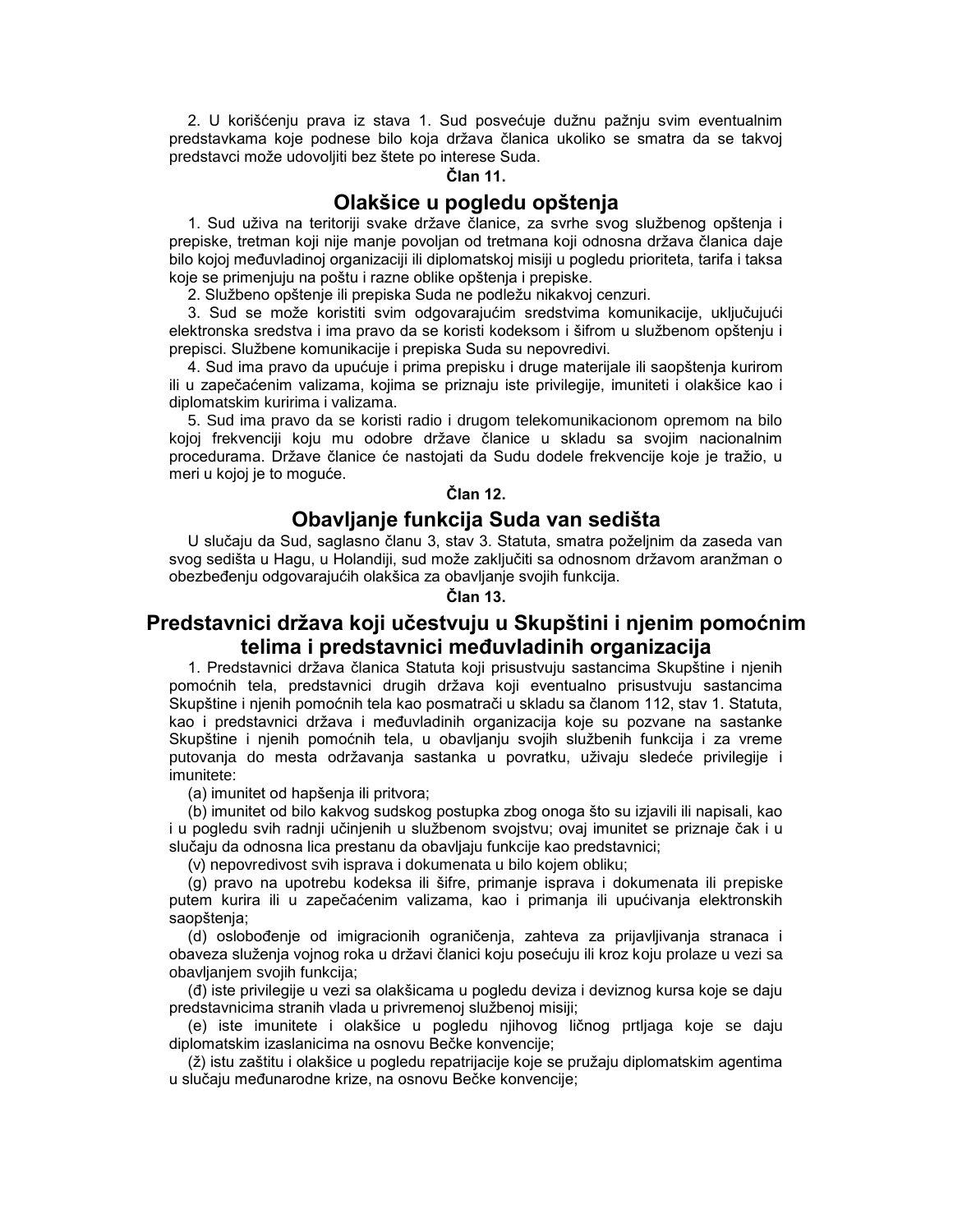(z) druge privilegije, imunitete i olakšice koje nisu u neskladu sa gore navedenim a koje uživaju diplomatski agenti, sem što nemaju pravo da traže oslobođenje od carinskih dažbina na robu koju uvoze (ne računajući robu koja je deo njihovog ličnog prtljaga) ili od akciza ili poreza na promet.

2. Tamo gde zahvat bilo kojeg oblika oporezivanja zavisi od dužine boravka, periodi u toku kojih predstavnici opisani u stavu 1. koji prisustvuju sastancima Skupštine ili njenih pomoćnih tela borave u državi članici u cilju vršenja svojih dužnosti ne smatraju se za periode boravka.

3. Odredbe stavova 1. i 2. ovog člana ne primenjuju se kad je reč o predstavniku i vlastima države članice čiji je on državljanin ili države članice ili međuvladine organizacije čiji je on predstavnik ili je to bio.

### **Član 14.**

### **Predstavnici država koji učestvuju u postupku Suda**

Predstavnici država koji učestvuju u postupku Suda, za vreme obavljanja svojih službenih funkcija, kao i dok se nalaze na putu do mesta postupka i u povratku, uživaju privilegije i imunitete navedene u članu 13.

#### **Član 15.**

### **Sudije, tužilac, zamenici tužioca i sekretar Suda**

1. Sudije, tužilac, zamenici tužioca i sekretar Suda, kada su angažovani na poslovima Suda ili u vezi s poslovima Suda, uživaju iste privilegije i imunitete koji se priznaju šefovima diplomatskih misija, a po isteku mandata i dalje im se priznaje imunitet od bilo kakvog sudskog postupka u pogledu onoga što su izjavili ili napisali i radnji preduzetih u službenom svojstvu.

2. Sudijama, tužiocu, zamenicima tužioca i sekretaru Suda, kao i članovima njihove porodice koji čine deo njihovog domaćinstva, pružaju se sve olakšice prilikom napuštanja zemlje u kojoj se nalaze, kao i ulaska ili napuštanja zemlje u kojoj Sud zaseda. Na putovanjima u vezi s obavljanjem svojih funkcija, sudije, tužilac, zamenici tužioca i sekretar Suda, u svim državama članicama kroz koje eventualno moraju da prođu, uživaju sve privilegije, imunitete i olakšice koje države članice priznaju diplomatskim agentima u sličnim prilikama na osnovu Bečke konvencije.

3. Ukoliko sudija, tužilac, zamenik tužioca ili sekretar Suda, da bi bio na raspolaganju Sudu, boravi u drugoj državi članici čiji nije državljanin ili u kojoj nema prebivalište, njemu, kao i članovima njegove porodice koji čine deo njegovog domaćinstva, priznaju se diplomatske privilegije, imuniteti i olakšice za vreme takvog boravka.

4. Sudijama, tužiocu, zamenicima tužioca i sekretaru Suda, kao i članovima njihove porodice koji čine deo njihovog domaćinstva, daju se iste olakšice za repatrijaciju u slučaju međunarodne krize koje se daju diplomatskim agentima na osnovu Bečke konvencije.

5. Stavovi 1. do 4. ovog člana primenjuju se na sudije Suda čak i kada im istekne mandat ukoliko i dalje obavljaju svoje funkcije u skladu sa članom 36. stav 10. Statuta.

6. Plate, naknade i troškovi koje Sud isplaćuje sudijama, tužiocu, zamenicima tužioca i sekretaru Suda oslobođeni su oporezivanja. Tamo gde zahvat bilo kog oblika oporezivanja zavisi od dužine boravka, periodi u toku kojih sudije, tužilac, zamenici tužioca i sekretar Suda borave u državi članici u cilju obavljanja svojih funkcija ne smatraju se za periode boravka za svrhe oporezivanja. Države članice mogu te plate, naknade i troškove uzeti u obzir za procenu iznosa poreza koji će se primeniti na dohodak iz drugih izvora.

7. Države članice nisu obavezne da oslobađaju poreza na dohodak penzije i rente koje se isplaćuju bivšim sudijama, tužiocima i sekretarima Suda i licima koja od njih materijalno zavise.

#### **Član 16.**

# **Zamenik sekretara Suda, osoblje Kancelarije tužioca i osoblje Sekretarijata Suda**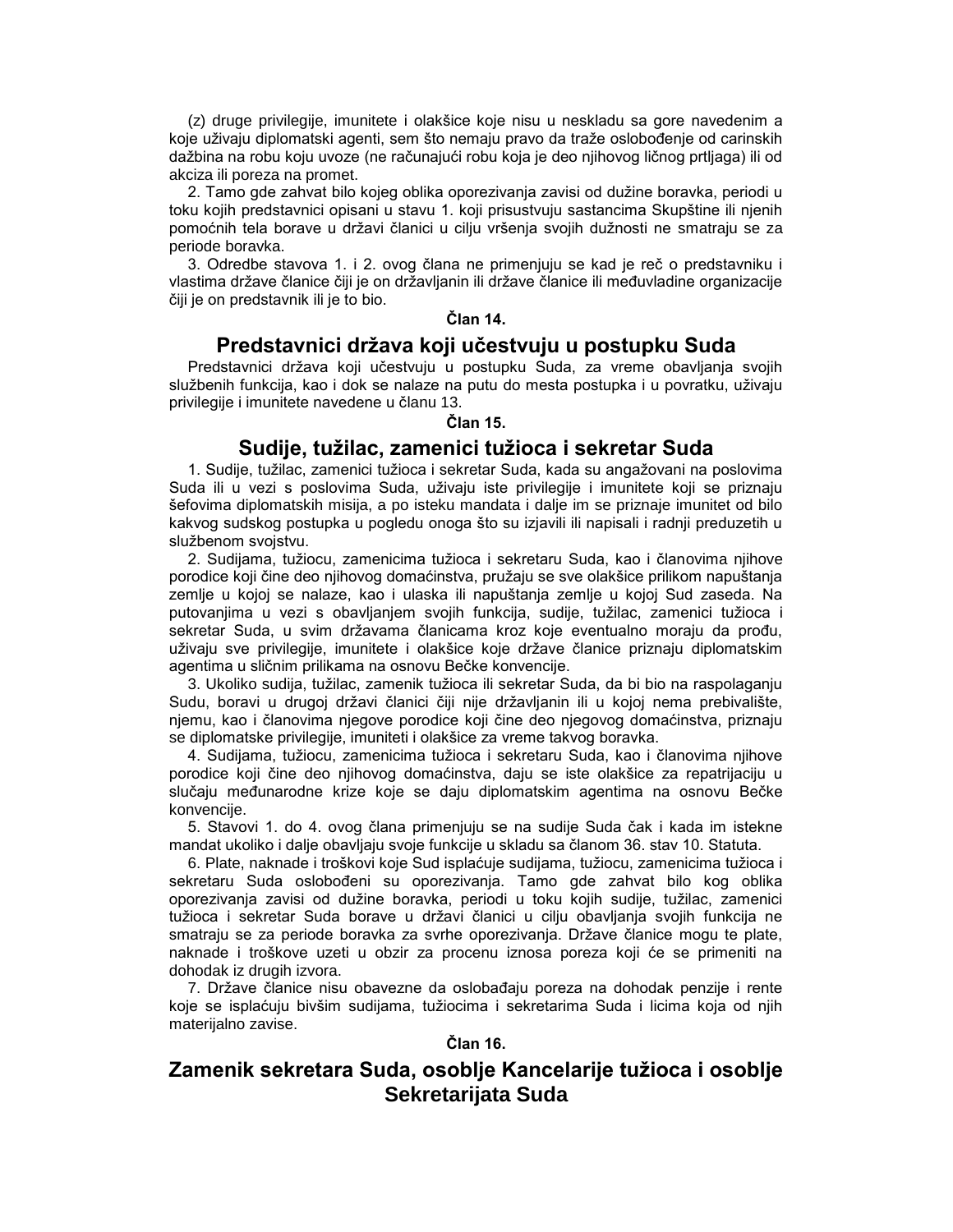1. Zamenik sekretara Suda, osoblje Kancelarije tužioca i osoblje Sekretarijata suda uživaju one privilegije, imunitete i olakšice koji su neophodni za nezavisno obavljanje njihovih funkcija. To su sledeće privilegije, imuniteti i olakšice:

(a) imunitet od hapšenja ili pritvora i zaplene ličnog prtljaga;

(b) imunitet od bilo kakvog sudskog postupka u pogledu onoga što su izjavili ili napisali i svih radnji preduzetih u službenom svojstvu, a imunitet se priznaje čak i nakon prestanka rada u Sudu;

(v) nepovredivost svih zvaničnih isprava i dokumenata u bilo kom obliku, kao i materijala;

(g) oslobođenje od oporezivanja plata, naknada i troškova koje im isplaćuje Sud. Države članice mogu uzeti u obzir ove plate, naknade i troškove za procenu iznosa poreza koji će se primeniti na dohodak iz drugih izvora;

(d) oslobođenje obaveza služenja vojnog roka;

(đ) zajedno sa članovima njihove porodice koji čine deo njihovog domaćinstva, oslobođenje od imigracionih ograničenja ili prijavljivanja stranaca;

(e) oslobođenje od pregleda ličnog prtljaga, sem ukoliko postoje ozbiljni razlozi za verovanje da prtljag sadrži predmete čiji je uvoz ili izvoz zabranjen ili koji podležu kontroli po karantinskim propisima odnosne države članice; pregled se u takvom slučaju vrši u prisustvu zvaničnika na koga se to odnosi;

(ž) iste privilegije u pogledu deviza i deviznih olakšica koje se priznaju zvaničnicima sličnog ranga u diplomatskim misijama koje postoje u odnosnoj državi članici;

(z) zajedno sa članovima njihove porodice koji čine deo njihovog domaćinstva, iste olakšice u pogledu repatrijacije u slučaju međunarodne krize koje se priznaju diplomatskim agentima na osnovu Bečke konvencije;

(i) pravo na uvoz bez plaćanja carinskih dažbina i poreza, sem plaćanja za usluge, nameštaja i stvari prilikom prvog stupanja na dužnost u odnosnoj državi članici, kao pravo na izvoz nameštaja i stvari u zemlju prebivališta bez plaćanja carinskih dažbina i poreza.

2. Države članice nisu obavezne da oslobađaju poreza na dohodak penzije i rente koje se isplaćuju bivšim zamenicama sekretara Suda, članovima osoblja Kancelarije tužioca, članovima osoblja Sekretarijata Suda i licima koja od njih materijalno zavise.

#### **Član 17.**

# **Lokalno osoblje koje nije drugačije obuhvaćeno ovim Sporazumom**

Lokalnom osoblju koje je Sud angažovao a nije drugačije obuhvaćeno ovim Sporazumom, priznaje se imunitet od sudskog postupka u pogledu onoga što je rečeno ili napisano i svih radnji preduzetih u službenom svojstvu za potrebe Suda. Ovaj imunitet se priznaje i nakon prestanka zaposlenja u Sudu u pogledu delatnosti obavljenih u ime Suda. Za vreme trajanja zaposlenja, osoblju se priznaju i takve druge olakšice koje mogu biti neophodne za nezavisno obavljanje funkcije za potrebe Suda.

#### **Član 18.**

### **Branilac i lica koja pomažu braniocu**

1. Branilac uživa sledeće privilegije, imunitete i olakšice u vezi u kojoj je to neophodno za nezavisno obavljanje njegovih funkcija, uključujući vreme provedeno na putu, vezano za obavljanje funkcija i pod uslovom da podnese potvrdu koja se pominje u stavu 2. ovog člana:

(a) imunitet od hapšenja i zaplene ličnog prtljaga;

(b) imunitet od bilo kakvog sudskog postupka u pogledu onoga što je izjavio ili napisao i svih radnji preduzetih u službenom svojstvu, a imunitet se priznaje čak i po prestanku obavljanja funkcija;

(v) nepovredivost isprava i dokumenata u bilo kojem obliku, kao i materijala koji se odnose na obavljanje njegovih funkcija;

(g) za svrhe opštenja saglasno i njegovim funkcijama branioca, pravo da prima i dostavlja isprave i dokumente u bilo kom obliku;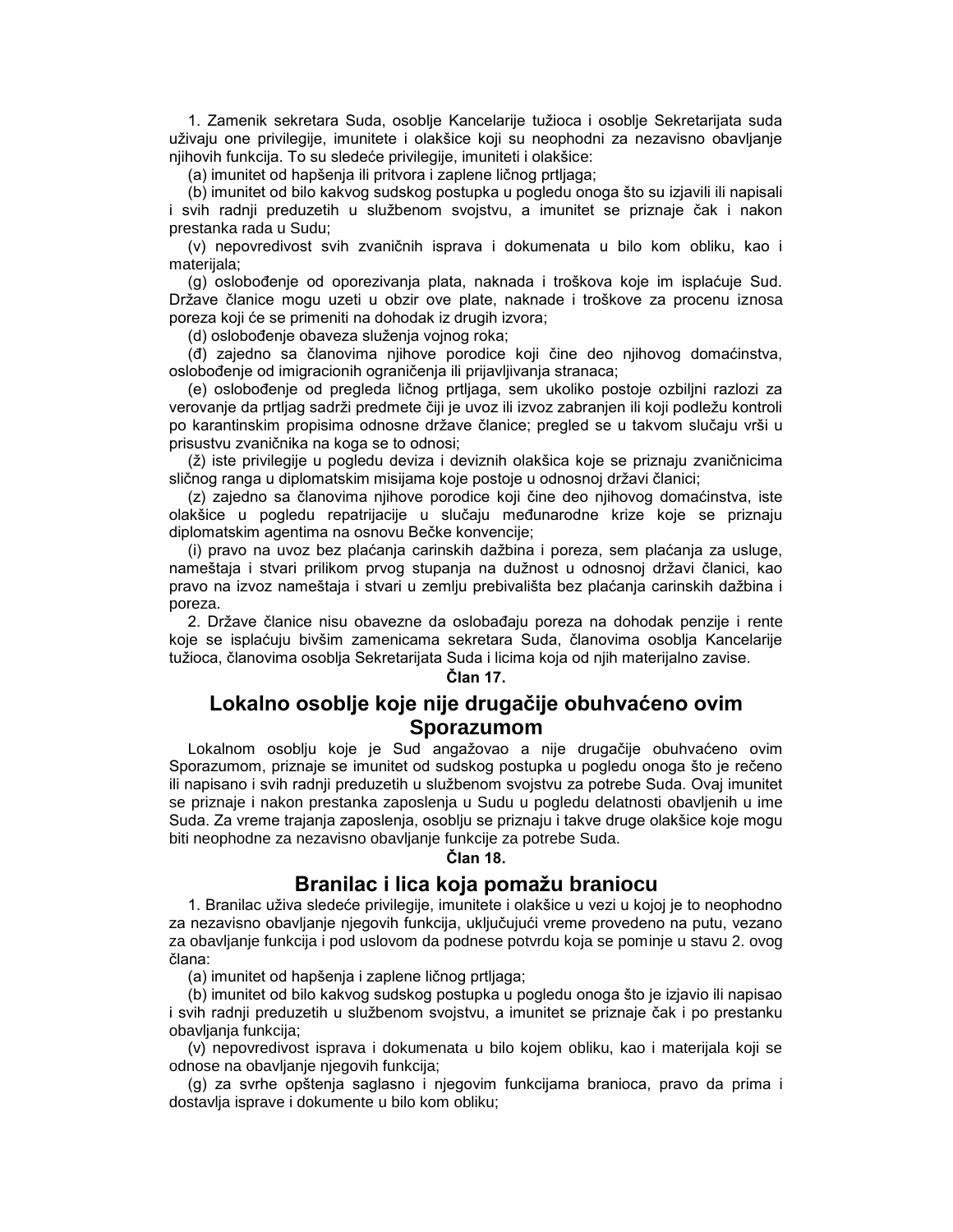(d) oslobođenje od imigracionih ograničenja ili prijavljivanja stranaca;

(đ) oslobođenje od pregleda ličnog prtljaga, sem ukoliko postoje ozbiljni razlozi za verovanje da prtljag sadrži predmete čiji je uvoz ili izvoz zabranjen ili koji podležu kontroli po karantinskim propisima odnosne države članice: pregled se u takvom slučaju vrši u prisustvu branioca na koga se to odnosi;

(e) iste privilegije u pogledu deviza i deviznih olakšica koje se priznaju predstavnicima stranih vlada u privremenoj službenoj misiji;

(ž) iste olakšice u pogledu repatrijacije u slučaju međunarodne krize koje se daju diplomatskim agentima na osnovu Bečke konvencije.

2. Nakon imenovanja branioca u skladu sa Statutom, Pravilima postupka i izvođenja dokaza i Pravilima Suda, branilac dobija uverenje s potpisom Sekretara Suda za period vremena potreban za obavljanje njegovih funkcija. Ovo uverenje se povlači ukoliko ovlašćenje ili mandat prestanu pre isteka važnosti uverenja.

3. Tamo gde zahvat bilo kog oblika oporezivanja zavisi od dužine boravka, periodi u toku kojih je branilac prisutan u nekoj državi članici zbog obavljanja svojih funkcija ne smatraju se periodima boravka.

4. Odredbe ovog člana primenjuju se *mutatis mutandis* na lica koja pomažu braniocu u skladu s pravilom 22. Pravila postupka i izvođenja dokaza.

#### **Član 19.**

#### **Svedoci**

1. Svedoci uživaju sledeće privilegije, imunitete i olakšice u meri u kojoj je to neophodno za njihovo pojavljivanje pred Sudom u cilju svedočenja, uključujući vreme provedeno na putu u vezi s pojavljivanjem pred Sudom, pod uslovom da podnesu dokument koji se pominje u stavu 2. ovog člana:

(a) imunitet od hapšenja ili pritvora;

(b) bez štete po dole navedeni podstav (g), imunitet od zaplene ličnog prtljaga, ukoliko ne postoje ozbiljni razlozi za verovanje da prtljag sadrži predmete čiji je uvoz ili izvoz zabranjen zakonom ili koji podležu kontroli po karantinskim propisima odnosne države članice;

(v) imunitet od bilo kakvog sudskog postupka u pogledu onoga što su izjavili ili napisali i svih radnji preduzetih za vreme svedočenja a imunitet se produžava čak i nakon njihovog pojavljivanja i svedočenja pred Sudom;

(g) nepovredivost isprava i dokumenata u bilo kom obliku, kao i materijala koji se odnose na svedočenje;

(d) za svrhe njihovog opštenja sa Sudom i braniocem u vezi s njihovim svedočenjem, pravo da primaju i dostavljaju isprave i dokumente u bilo kom obliku;

(đ) oslobođenje od imigracionih ograničenja ili prijavljivanja stranaca kada putuju u cilju svedočenja;

(e) iste olakšice u pogledu repatrijacije u slučaju međunarodne krize koje se daju diplomatskim agentima na osnovu Bečke konvencije.

2. Svedocima koji uživaju privilegije, imunitete i olakšice koje se navode u stavu 1. ovog člana sud izdaje dokument kojim se potvrđuje da se zahteva njihovo pojavljivanje pred Sudom i tačno navodi period vremena u toku kojeg je njihovo pojavljivanje neophodno.

#### **Član 20.**

#### **Oštećeni**

1. Oštećeni koji učestvuju u postupku u skladu s pravilima 89. do 91. Pravila postupka i izvođenja dokaza uživaju sledeće privilegije, imunitete i olakšice u meri u kojoj je to neophodno za njihovo pojavljivanje pred Sudom, uključujući vreme provedeno na putu u vezi s pojavljivanjem pred Sudom, pod uslovom da donesu dokument pomenut u stavu 2. ovog člana:

(a) imunitet od hapšenja ili pritvora;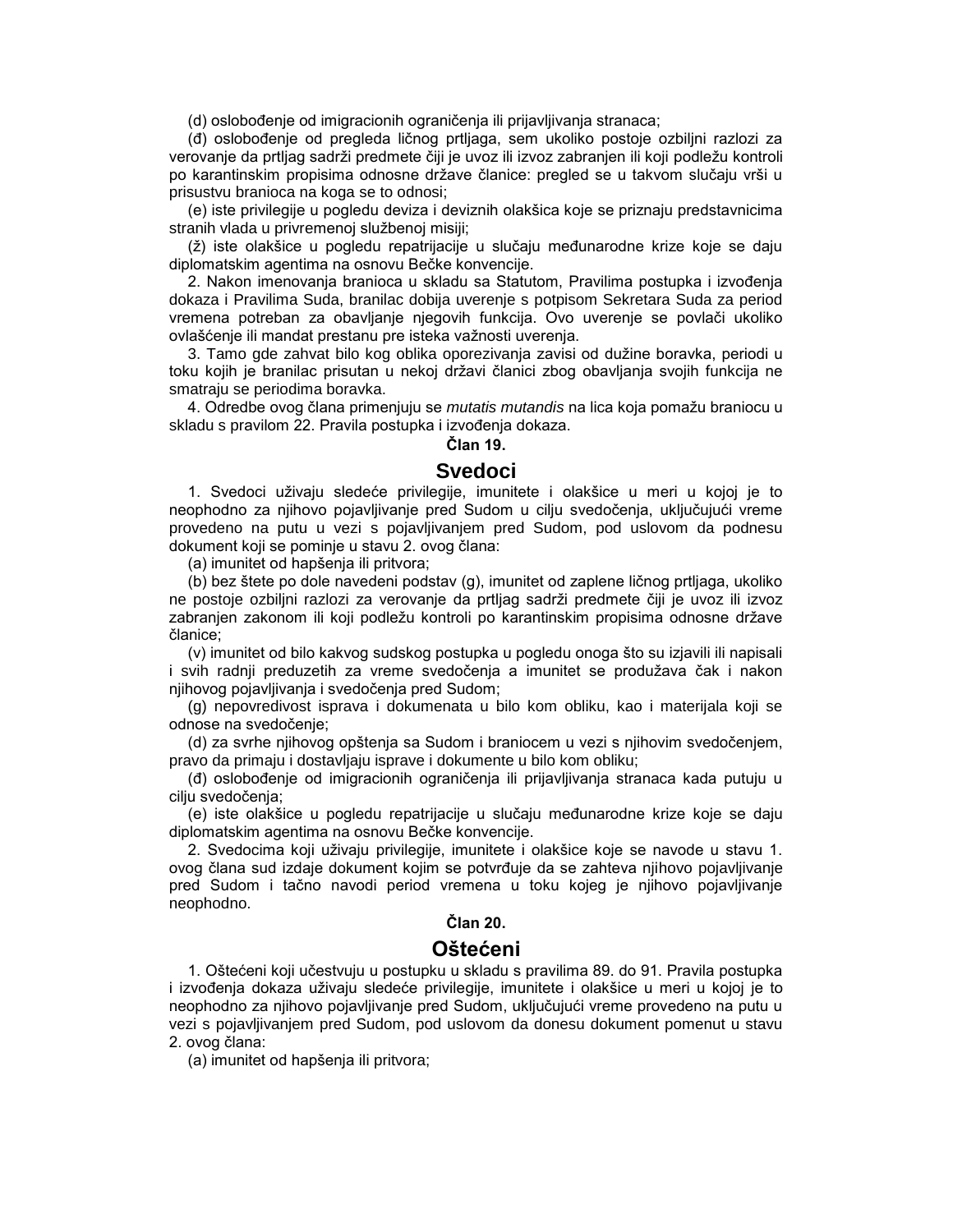(b) imunitet od zaplene ličnog prtljaga, sem ukoliko postoje ozbiljni razlozi za verovanje da prtljag sadrži predmete čiji je uvoz ili izvoz zabranjen zakonom ili koji podležu karantinskim propisima odnosne države članice;

(v) imunitet od bilo kakvog sudskog postupka zbog onoga što su izjavili ili napisali i svih radnji preduzetih u toku njihovog pojavljivanja pred Sudom, a imunitet se priznaje čak i posle njihovog pojavljivanja pred Sudom;

(g) oslobođenje od imigracionih ograničenja ili prijavljivanja stranaca, kada putuju u cilju pojavljivanja pred Sudom, kao i u povratku.

2. Oštećenima koji učestvuju u postupku u skladu s pravilima 89. do 91. Pravila postupka i izvođenja dokaza i koji uživaju privilegije, imunitete i olakšice navedene u stavu 1. ovog člana Sud izdaje dokument kojim se potvrđuje njihovo učešće u postupku pred Sudom i tačno navodi period vremena za to učešće.

#### **Član 21.**

### **Veštaci**

1. Veštacima koji obavljaju funkcije za Sud priznaju se sledeće privilegije, imuniteti i olakšice u meri u kojoj je to neophodno za nezavisno obavljanje njihovih funkcija, uključujući vreme provedeno na putu u vezi s njihovim funkcijama, pod uslovom da podnesu dokument pomenut u stavu 2. ovog člana:

(a) imunitet od hapšenja ili pritvora i zaplene ličnog prtljaga;

(b) imunitet od bilo kakvog sudskog postupka u pogledu onoga što su izjavili ili napisali i svih radnji preduzetih u obavljanju njihovih funkcija za potrebe Suda, a imunitet se priznaje čak i nakon prestanka njihovih funkcija;

(v) nepovredivost isprava i dokumenata u bilo kom obliku, kao i materijala koji se odnose na njihove funkcije za potrebe Suda;

(g) za svrhe njihovog opštenja sa Sudom, pravo da primaju i dostavljaju isprave i dokumenta u bilo kom obliku, kao i materijale koji se odnose na njihove funkcije za potrebe Suda, putem kurira ili u zapečaćenim valizama;

(d) oslobođenje od pregleda ličnog prtljaga, sem ukoliko postoje ozbiljni razlozi za verovanje da prtljag sadrži predmete čiji je uvoz ili izvoz zabranjen zakonom ili koji podležu kontroli po karantinskim propisima odnosne države članice; pregled se u takvom slučaju vrši u prisustvu veštaka na koga se to odnosi;

(đ) iste privilegije u pogledu deviza i deviznih olakšica koje se daju predstavnicima stranih vlada u privremenoj službenoj misiji;

(e) iste olakšice u pogledu repatrijacije u slučaju međunarodne krize koje se daju diplomatskim agentima na osnovu Bečke konvencije;

(ž) oslobođenje od imigracionih ograničenja ili prijavljivanja stranaca, u vezi s njihovim funkcijama kao što je navedeno u dokumentu iz stava 2. ovog člana.

2. Veštacima koji uživaju privilegije, imunitete i olakšice navedene u stavu 1. ovog člana Sud izdaje dokument kojim se potvrđuje da obavljaju funkcije za potrebe Suda i tačno navodi period trajanja njihovih funkcija.

#### **Član 22.**

### **Druga lica čije se prisustvo zahteva u sedištu Suda**

1. Drugim licima čije se prisustvo zahteva u sedištu Suda, u meri u kojoj je neophodno njihovo prisustvo u sedištu Suda, uključujući vreme provedeno na putu u vezi s takvim prisustvom, daju se privilegije, imuniteti i olakšice predviđene u članu 20. stav 1. podstavovi (a) do (g) ovog Sporazuma, pod uslovom da podnesu dokument pomenut u stavu 2. ovog člana.

2. Drugim licima čije se prisustvo zahteva u sedištu Suda, Sud izdaje dokument kojim se potvrđuje da se zahteva njihovo prisustvo u sedištu Suda i tačno navodi period vremena u kojem je to prisustvo neophodno.

#### **Član 23.**

# **Državljani i lica s prebivalištem**

U vreme potpisivanja, ratifikacije, prihvatanja, odobrenja ili pristupanja, svaka država može izjaviti da: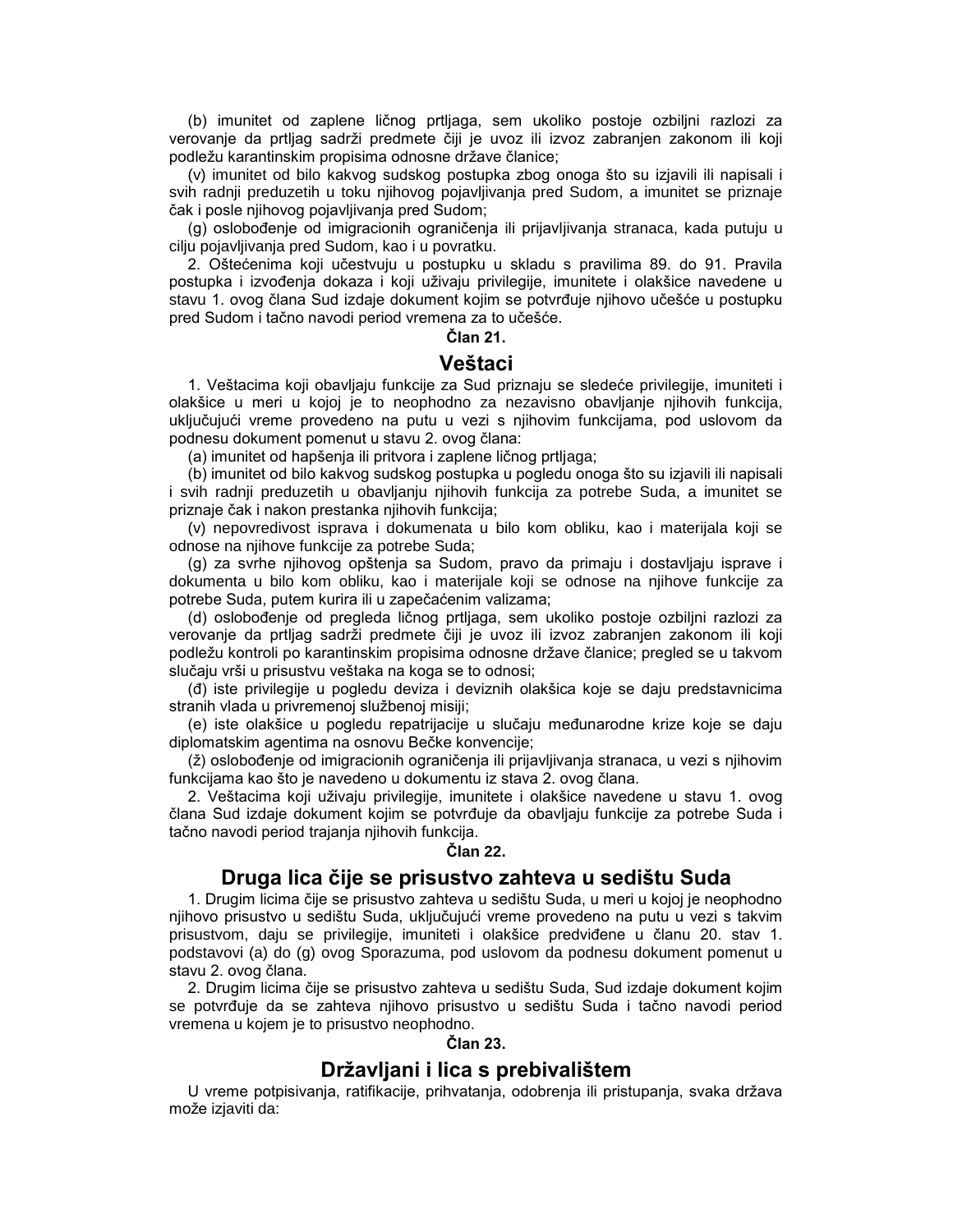(a) bez štete po stav 6. člana 15. i stav 1 (g) člana 16, lice koje se pominje u članovima 15, 16, 18, 19. i 21, na teritoriji države članice čiji je državljanin ili u kojoj ima prebivalište, uživa samo sledeće privilegije i imunitete u meri u kojoj je to neophodno za nezavisno obavljanje njegovih funkcija ili za njegovo pojavljivanje ili svedočenje pred Sudom:

(i) imunitet od hapšenja ili pritvora;

(ii) imunitet od bilo kakvog sudskog postupka u pogledu onoga što je to lice izjavilo ili napisalo i svih radnji koje je preduzelo u obavljanju svojih funkcija za potrebe Suda ili u toku pojavljivanja ili svedočenja, a imunitet se priznaje čak i kada to lice prestane da obavlja svoje funkcije za potrebe Suda ili da se pojavljuje ili svedoči pred Sudom;

(iii) nepovredivost isprava i dokumenata u bilo kom obliku, kao i materijala koji se odnose na obavljanje funkcija za potrebe Suda ili pojavljivanje ili svedočenje pred Sudom;

(iv) za potrebe njihovog opštenja sa Sudom, a za lice pomenuto u članu 19, sa njegovim braniocem u vezi s njegovim svedočenjem, pravo da primaju i dostavljaju isprave i dokumente u bilo kom obliku.

(b) Lice pomenuto u članovima 20. i 22, na teritoriji države članice čiji je državljanin ili u kojoj ima prebivalište, uživa samo sledeće privilegije i imunitete u meri u kojoj je to neophodno za njegovo pojavljivanje pred Sudom:

(i) imunitet od hapšenja ili pritvora;

(ii) imunitet od bilo kakvog sudskog postupka u pogledu onoga što je izjavilo ili napisalo i svih radnji koje je to lice preduzelo prilikom pojavljivanja pred Sudom, a imunitet se priznaje čak i nakon njegovog pojavljivanja pred Sudom.

#### **Član 24.**

### **Saradnja s vlastima država članica**

1. Sud u svako doba sarađuje s odgovarajućim vlastima država članica kako bi se olakšala primena njihovih zakona i sprečila pojava eventualne zloupotrebe u vezi s privilegijama, imunitetima i olakšicama koje se navode u ovom Sporazumu.

2. Bez štete po njihove privilegije i imunitete, dužnost je svih lica koja uživaju privilegije i imunitete po ovom Sporazumu da poštuju zakone i propise države članice na čijoj teritoriji borave u vezi s poslovima suda ili kroz čiju teritoriju prolaze u vez s tim poslovima. Takođe imaju dužnost da se mešaju u unutrašnje stvari te države.

#### **Član 25.**

# **Odricanje od privilegija i imuniteta predviđenih u članovima 13. i 14.**

Privilegije i imuniteti predviđeni u članovima 13. i 14. ovog sporazuma daju se predstavnicima država i međunarodnih organizacija ne zbog lične koristi samih pojedinaca, već da bi se obezbedilo nezavisno obavljanje njihovih funkcija u vezi s radom Skupštine, njenih pomoćnih tela i Suda. Prema tome, države članice ne samo da imaju pravo već imaju i dužnost da se odreknu privilegija i imuniteta svojih predstavnika u svakom onom slučaju kada bi oni, po mišljenju tih država, ometali pravdu i kada odricanje ne ide na štetu cilja zbog kojeg su privilegije i imuniteti dati. Državama koje nisu članice ovog Sporazuma i međuvladinim organizacijama daju se privilegije i imuniteti predviđeni u članovima 13. i 14. ovog Sporazuma pod uslovom da preuzmu istu obavezu u pogledu odricanja.

### **Član 26.**

# **Odricanje od privilegija i imuniteta predviđenih u članovima 15. do 22.**

1. Privilegije i imuniteti predviđeni u članovima 15. do 22. ovog Sporazuma daju se u interesu dobrog funkcionisanja pravosuđa, a ne radi lične koristi samih pojedinaca. Odricanje od ovih privilegija i imuniteta je moguće u skladu sa članom 48, stav 5. Statuta i odredbama ovog člana; odricanje u tom pogledu je dužnost u svakom onom slučaju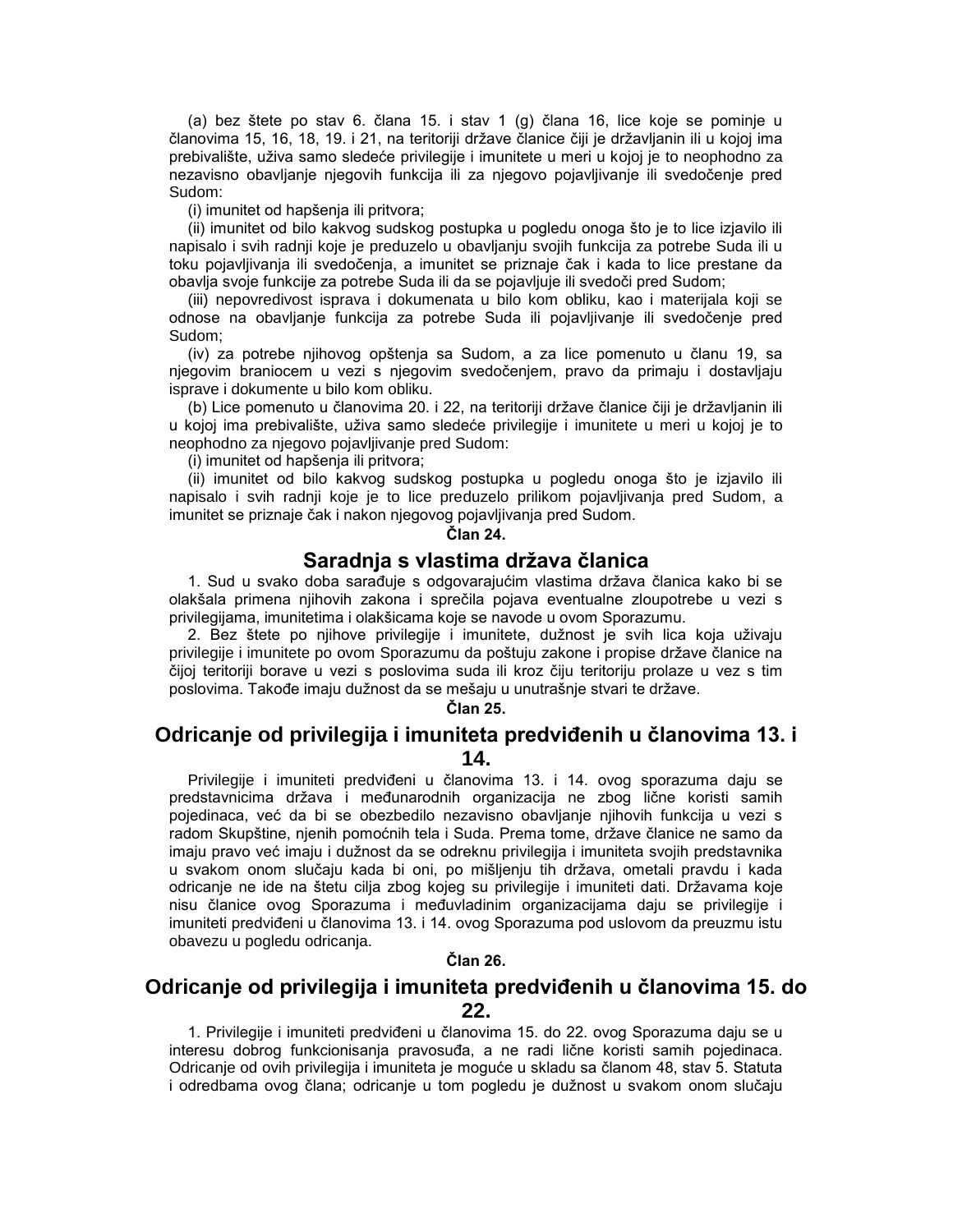kada bi te privilegije i imuniteti ometali pravdu, a odricanje ne ide na štetu cilja zbog kojih se daju.

2. O odricanju od privilegija i imuniteta odlučuje:

(a) kad je reč o sudiji i tužiocu, apsolutna većina sudija;

(b) kad je reč o sekretaru Suda, predsedništvo Suda;

(v) kad je reč o zamenicima tužioca i osoblju Kancelarije tužioca, tužilac;

(g) kad je reč o zameniku sekretara Suda i osoblju sekretarijata suda, sekretar Suda; (d) kad je reč o osoblju pomenutom u članu 17, šef organa Suda u kojem je to osoblje zaposleno;

(đ) kad je reč o braniocu i licima koja pomažu braniocu, predsedništvo Suda;

(e) kad je reč o svedocima i oštećenima, predsedništvo Suda;

(ž) kad je reč o veštacima, šef organa Suda koji je imenovao veštaka;

(z) kad je reč o drugim licima čije se prisustvo zahteva u sedištu Suda, predsedništvo Suda.

### **Član 27.**

# **Socijalno osiguranje**

Od datuma kada Sud utvrdi sistem socijalnog osiguranja, lica koja se pominju u članovima 15, 16. i 17. oslobođena su, u pogledu usluga pruženih Sudu, svih obaveznih doprinosa nacionalnim sistemima socijalnog osiguranja.

#### **Član 28.**

### **Notifikacija**

Sekretar Suda povremeno obaveštava sve države članice o kategorijama i imenima sudija, tužioca, zamenika tužioca, sekretara Suda, zamenika sekretara Suda, osoblja Kancelarije tužioca, osoblja sekretarijata Suda i branioca na koje se primenjuju odredbe ovog Sporazuma. Sekretar Suda takođe dostavlja svim državama članicama obaveštenje o eventualnim promenama statusa tih lica.

#### **Član 29.**

### **Laissez-passer**

Države članice priznaju i prihvataju laissez-passer Ujedinjenih nacija ili putni dokument koji Sud izda sudijama, tužiocu, zamenicima tužioca, sekretaru Suda, zameniku sekretara Suda, osoblju Kancelarije tužioca i osoblju sekretarijata Suda, kao važeće putne isprave.

### **Član 30.**

#### **Vize**

Zahteve za vize ili dozvole za ulaz/izlaz, gde je to potrebno, svih imalaca laissezpasser Ujedinjenih nacija ili putnog dokumenta koji je izdao Sud, kao i lica pomenutih u članovima 18. do 22. ovog Sporazuma koja su snabdevena potvrdom koju je izdao Sud, kojom se potvrđuje da putuju za potrebe Suda, države članice rešavaju što je moguće brže a vize i dozvole se izdaju besplatno.

#### **Član 31.**

### **Rešavanje sporova s trećim stranama**

Sud će, bez štete po ovlašćenja i odgovornosti Skupštine na osnovu Statuta, predvideti odgovarajuće načine za rešavanje:

(a) sporova koji proisteknu iz ugovora, kao i drugih sporova privatnopravnog karaktera u kojima je Sud jedna od strana;

(b) sporova u kojima učestvuje bilo koje lice pomenuto u ovom Sporazumu koje, po osnovu svog službenog položaja ili funkcije u vezi sa Sudom, uživa imunitet, ukoliko nije izvršeno odricanje od imuniteta.

#### **Član 32.**

# **Rešavanje razlika u tumačenju ili primeni ovog Sporazuma**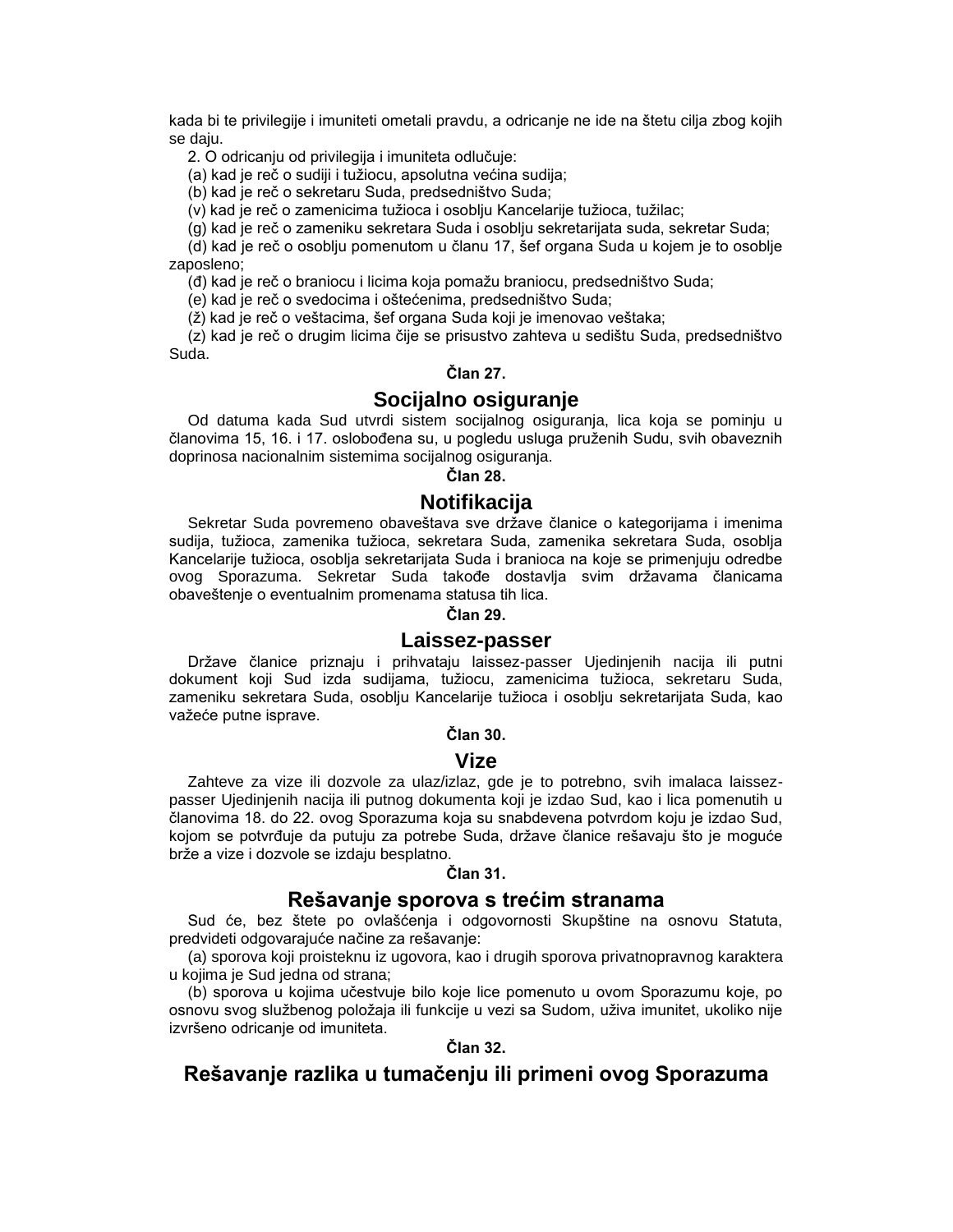1. Sve razlike koje proisteknu iz tumačenja ili primene ovog Sporazuma između dve ili više država članica ili između Suda i države članice rešavaju se putem dogovora, pregovora ili na drugi način za rešavanje sporova o kome se postigne dogovor.

2. Ukoliko se razlika ne reši u skladu sa stavom 1. ovog člana u roku od tri meseca od podnošenja pismenog zahteva jedne od strana, razlika se, na zahtev jedne ili druge strane, podnosi arbitražnom sudu u skladu s postupkom opisanim u stavovima 3. do 6. ovog člana.

3. Arbitražni sud se sastoji od tri člana: po jednog bira svaka od strana u sporu, a trećeg, koji je predsedavajući arbitražnog suda, biraju ostala dva člana. Ukoliko jedna ili druga strana ne uspe da imenuje jednog člana arbitražnog suda u roku od dva meseca od imenovanja člana arbitraže koga je imenovala druga strana, druga strana može pozvati predsednika Međunarodnog suda pravde da izvrši imenovanje. Ukoliko prva dva člana ne bi uspela da postignu dogovor o imenovanju predsedavajućeg arbitražnog suda u roku od dva meseca od svog imenovanja, jedna ili druga strana može pozvati predsednika Međunarodnog suda pravde da izabere predsedavajućeg.

4. Ukoliko se strane u sporu ne dogovore drugačije, arbitražni sud utvrđuje svoj postupak a troškove snose strane prema proceni Suda.

5. Arbitražni sud, koji odlučuje većinom glasova, donosi odluku o sporu na osnovu odredaba ovog Sporazuma i primenljivih pravila međunarodnog prava. Odluka arbitražnog suda je konačna i obavezujuća za strane u sporu.

6. Odluka arbitražnog suda saopštava se stranama u sporu, sekretaru Suda i generalnom sekretaru.

### **Član 33.**

# **Primenljivost ovog Sporazuma**

Ovaj Sporazum ne prejudicira relevantna pravila međunarodnog prava, uključujući međunarodno humanitarno pravo.

#### **Član 34.**

### **Potpisivanje, ratifikacija, prihvatanje, odobrenje ili pristupanje**

1. Ovaj Sporazum je otvoren svim državama za potpisivanje od 10. septembra 2002. godine do 30. juna 2004. godine u sedištu Ujedinjenih nacija u NJujorku.

2. Ovaj Sporazum podleže ratifikaciji, prihvatanju ili odobrenju država potpisnica. Instrumenti ratifikacije, prihvatanja ili odobrenja deponuju se kod generalnog sekretara.

3. Sporazum ostaje otvoren za pristupanje svim državama. Instrumenti pristupanja deponuju se kod generalnog sekretara.

### **Član 35.**

### **Stupanje na snagu**

1. Ovaj Sporazum stupa na snagu po isteku trideset dana od datuma deponovanja desetog instrumenta ratifikacije, prihvatanja, odobrenja ili pristupanja kod generalnog sekretara.

2. Za svaku državu koja ratifikuje, prihvati, odobri ili pristupi ovom Sporazumu nakon deponovanja desetog instrumenta ratifikacije, prihvatanja, odobrenja ili pristupanja, Sporazum stupa na snagu tridesetog dana od deponovanja njenog instrumenta ratifikacije, prihvatanja, odobrenja ili pristupanja kod generalnog sekretara.

### **Član 36.**

#### **Amandmani**

1. Svaka država članica može, pismenim obaveštenjem upućenim Sekretarijatu Skupštine, predložiti amandmane na ovaj Sporazum. Sekretarijat dostavlja takvo obaveštenje svim državama članicama i Birou Skupštine s molbom da države članice obaveste Sekretarijat da li su za održavanje Konferencije država članica na kojoj bi se raspravljalo o tom predlogu.

2. Ukoliko, u roku od tri meseca od datuma kada je Sekretarijat Skupštine prosledio obaveštenje, većina država članica obavesti Sekretarijat da su za održavanje